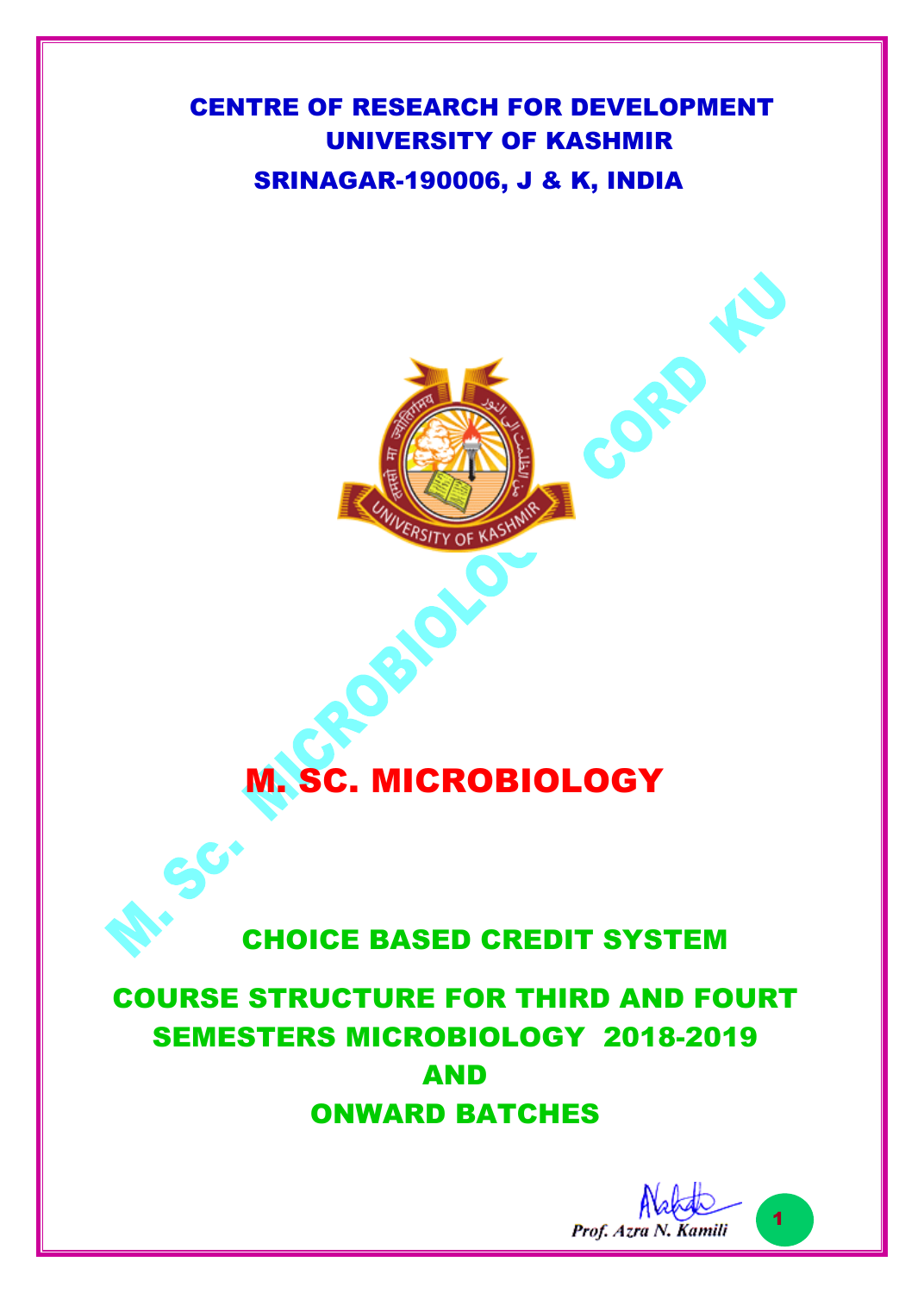Microbiology- the study of microorganisms, as a subject of study has immense importance as microorganism are the first inhabitant of the planet and in fact have over the years made this planet habitable for other life forms. Microorganism are associated with our day to day life and affect us directly or indirectly in a number of ways. Microbiology as a subject has immense applications in the fields of public health, agriculture, environment, food and dairy industry as well as in biotechnology. This course content is designed in such a way as to impart quality education and training in both the basic and applied aspects of microbiology. Therefore, we intended to produce highly trained professionals who besides serving various public and private organizations in the area of public health, environment, agriculture, food and dairy industry and biotechnology will also become entrepreneurs, who can exploit the services of microorganisms for the benefit of mankind besides creating selfemployability opportunities.

The revised syllabi and courses of study for Post-graduate programme in Microbiology will be based on 96 credits (average of 24 in each semester). All the 96 credits will spread over 5 different components viz. - (i) teaching, (ii) tutorial, (iii) seminar, (iv) three laboratory courses (one each in the first, second and third semester), and (v) project work /Internship in fourth semester. Each semester will consist of at least 24 credits including 12 core credits (compulsory), 12 discipline centric elective (maximum of 8 credits to be opted) and 2 generic and 2 open elective credits for the students of other departments of the university.

**Course Structure**: There will be 12 core courses (theory and lab.) in all with each semester covering 3 core courses referred to as **MIC-CR**. Each core course will be worth 4 credits with theory covering 8 credits and practical component 4 credits. There will be Discipline Centric Elective (DCE) courses (mainly for Department's own students) worth 4 credits referred to as **MIC-DCE**. Students can opt for 2 courses to earn 8 credits or at least one course each to earn minimum of 4 credits. Further, in addition to **CR** and **DCE** courses there will be Generic Elective courses referred to as **MIC-GE** which will be open to the students of Biological sciences and Open Elective courses referred to as **MIC-OE** that will be open to students from all other faculties (Science, Social Science, Arts, Commerce etc) so that they may seek knowledge from unrelated subject which will nurture student's proficiency and /skill. The total course of M. Sc. Microbiology will comprises of **96 credits out of which 48 are core while other credit combinations would be as under**.

| <b>Credits</b>                   | Core | <b>DCE</b> | GE      | <b>OE</b> | <b>Total</b> |
|----------------------------------|------|------------|---------|-----------|--------------|
| <b>Minimum</b><br><b>Credits</b> | 12   | 8          | 2       | 2         | 24           |
| <b>Average</b><br>Credits        | 12   | 8          | $2 - 4$ | $2 - 4$   | 24           |
|                                  |      |            |         |           |              |

Each **CR** course will be worth of 100 marks and 4 credits comprising of **continuous assessment of 50 marks** and **end semester examination of 50 marks**. Internal assessment of theory papers will be based on quiz tests/assignments/seminars, etc. The practical component will also be of **continuous assessment** comprising 25 marks based on student's performance during practical periods and **end semester examination** of 75 marks through conduct of common test at the end of each semester to finalize awards for the same. The students will be required to submit their lab work records at the end of each semester examination for evaluation by the examiner/teacher(s) concerned.

MIC**-DCE** course is a choice based credit course where a student has to acquire 8 credits in total out of 10 DCE credits courses. One paper among **DCE course** will be worth of **4 credits carrying 100 marks** and comprising of **continuous assessment of 50 marks** and **end semester examination** of **50 marks**. Two courses will be worth of 2 credits each carrying 50 marks,

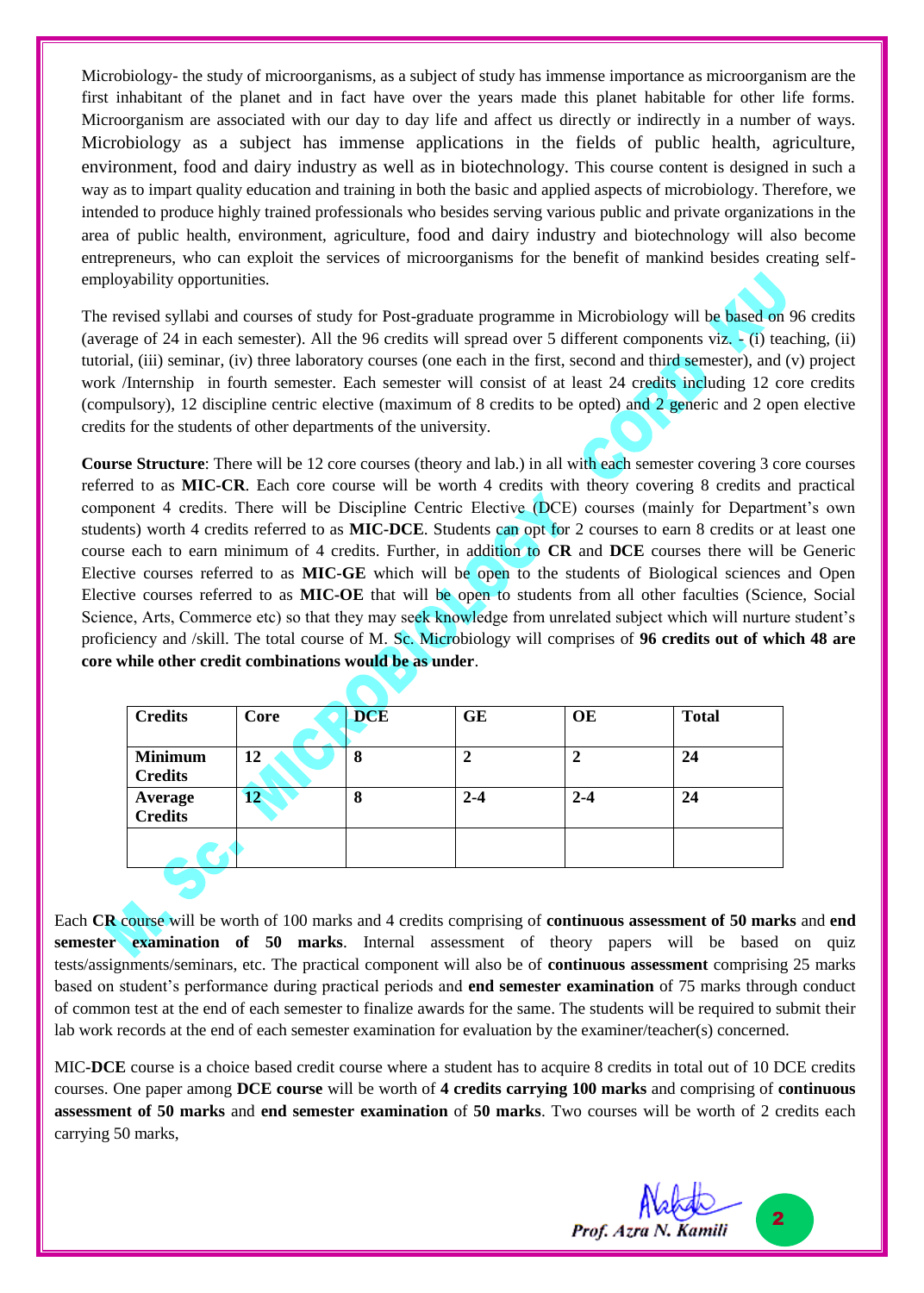**Industrial/ Educational Tours**: To make an on-field observations and impart on-site training in the subject, the students are required to go for tour organized during  $2^{nd}$  **semester** (outside state) carrying 2 credits will form a component of **DCE**.

Each **GE and OE course** will be worth of **50 marks (2 credits).** MIC**-DCE, MIC-GE and MIC-OE** will be floated as semester courses wherein the selection will be based on the choice of the teacher concerned in terms of feasibility/availability as well as the number of vacancies available based on the choice of the concerned teacher. However, on the basis of the recommendations of Departmental Committee minimum number of seats under these courses should not be less than 4 for DCE, GE and OE respectively in any such course.

**Project work/ Internship**: Project work **(MIC-CR)** worth **8 credits** is compulsory for the students and will be assigned in **4th semester** based on choice of the student and space availability in relation to his/her choice. The project has to be submitted prior to the conduct of 4th semester examination so that it can be evaluated and *viva voce* be conducted prior to declaration of the results. The students for project work will be evenly distributed among faculty members of the Department.

#### **In the Table below the terms refer to:**

**L – Lecture T – Tutorial; P – Practical Work CR – Core Course** DCE - Discipline Centric Elective<br>GE - Generic Elective<br>OE - Open Elective<br>**DCE - Open Elective GE – Generic Elective OE - Open Elective**

SC.

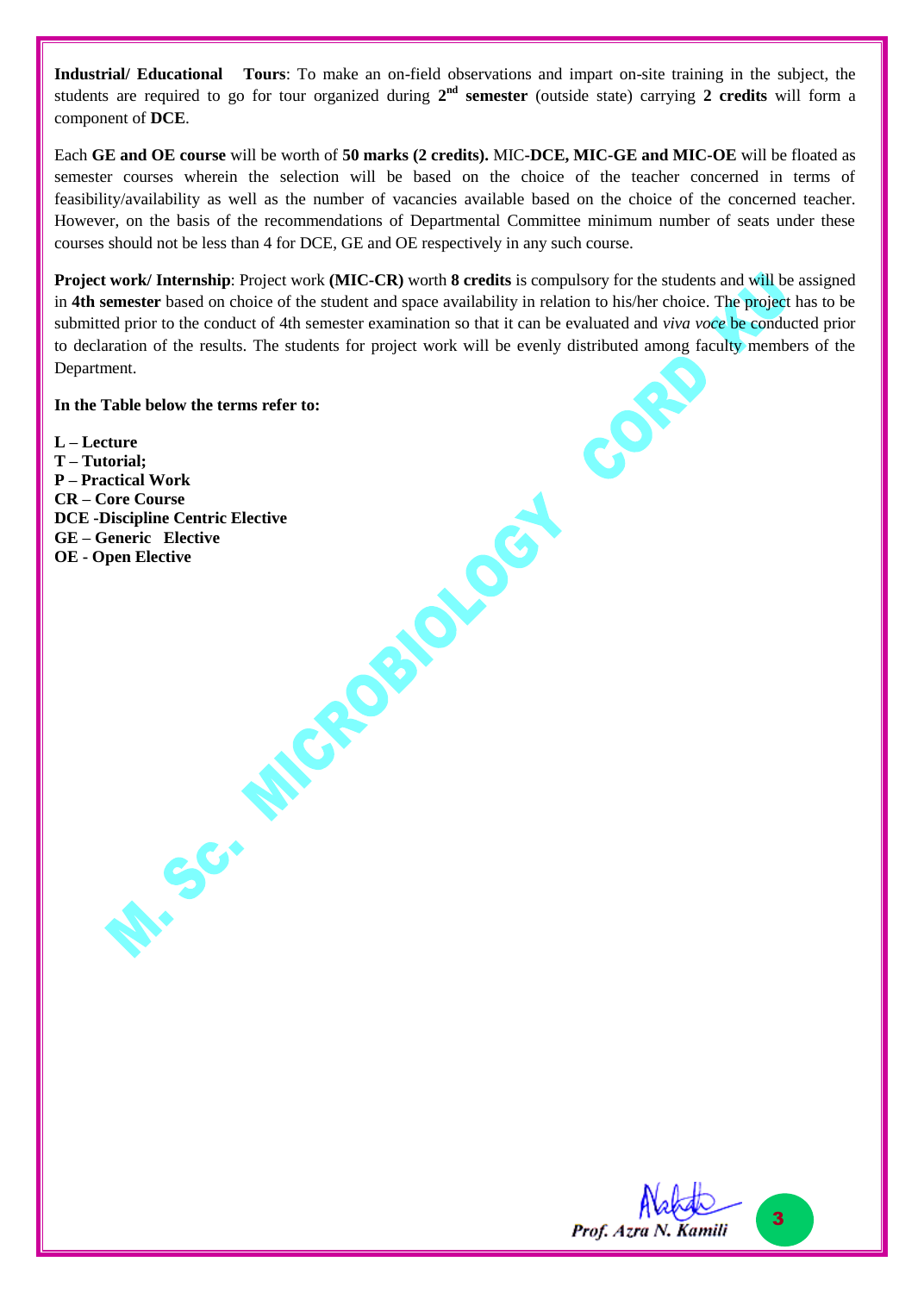# **General course outline for 1st year program for two semesters**

| <b>Course</b> | <b>Course Code</b>  | <b>Course Name</b>        | Paper      | <b>Hours/Week</b>       |                |              | <b>Credits</b>          |
|---------------|---------------------|---------------------------|------------|-------------------------|----------------|--------------|-------------------------|
|               |                     |                           | Category   | L                       | T              | $\mathbf{P}$ |                         |
| Core          | <b>MIC-18101CR</b>  | <b>Fundamentals of</b>    | Core       | $\overline{\mathbf{4}}$ |                |              | $\overline{\mathbf{4}}$ |
|               |                     | <b>Microbiology</b>       |            |                         |                |              |                         |
|               | <b>MIC-18102CR</b>  | <b>Bacteriology &amp;</b> | Core       | 4                       |                |              | 4                       |
|               |                     | <b>Virology</b>           |            |                         |                |              |                         |
|               | <b>MIC-18103CR</b>  | <b>Laboratory Course</b>  | Core       |                         |                | 8            | $\overline{\mathbf{4}}$ |
| <b>DCE</b>    | <b>MIC-18104DCE</b> | <b>Environmental</b>      | <b>DCE</b> | 3                       | $\overline{2}$ |              | 4                       |
|               |                     | <b>Microbiology</b>       |            |                         |                |              |                         |
|               | <b>MIC-18105DCE</b> | <b>Biotechniques</b>      | <b>DCE</b> | 3                       | $\overline{2}$ |              | $\overline{\mathbf{4}}$ |
| <b>GE</b>     | <b>MIC-18106GE</b>  | <i>In vitro</i> Plant     | <b>GE</b>  | 1                       |                |              | $\mathbf 2$             |
|               |                     | Morphogenesis &           |            |                         |                |              |                         |
|               |                     | <b>Regeneration</b>       |            |                         |                |              |                         |
|               | <b>MIC-18107GE</b>  | Genotoxicity              | <b>GE</b>  | $\mathbf{1}$            | $\overline{2}$ |              | $\overline{2}$          |
| <b>OE</b>     |                     |                           |            |                         |                |              |                         |

# **1 st semester**

# **2 nd Semester**

|               |                     |                              | Paper      | <b>Hours/Week</b> |                |                | <b>Credits</b>          |
|---------------|---------------------|------------------------------|------------|-------------------|----------------|----------------|-------------------------|
| <b>Course</b> | <b>Course Code</b>  | <b>Course Name</b>           | Category   | L                 | T              | P              |                         |
| Core          | <b>MIC-18201CR</b>  | <b>Cell Biology &amp;</b>    | Core       | 4                 |                |                | $\overline{\mathbf{4}}$ |
|               |                     | <b>Enzymology</b>            |            |                   |                |                |                         |
|               | <b>MIC-18202CR</b>  | <b>Microbial Physiology</b>  | Core       | 4                 |                |                | $\overline{\mathbf{4}}$ |
|               |                     | & Metabolism                 |            |                   |                |                |                         |
|               | <b>MIC-18203CR</b>  | <b>Laboratory Course</b>     | Core       |                   |                | 8              | $\overline{\mathbf{4}}$ |
| <b>DCE</b>    | <b>MIC-18204DCE</b> | <b>Molecular Biology and</b> | <b>DCE</b> | 3                 | $\overline{2}$ |                | $\boldsymbol{4}$        |
|               |                     | <b>Microbial Genetics</b>    |            |                   |                |                |                         |
|               | <b>MIC-18205DCE</b> | <b>Bioinformatics &amp;</b>  | <b>DCE</b> | $\mathbf{1}$      | $\overline{2}$ |                | $\overline{2}$          |
|               |                     | <b>Biostatistics</b>         |            |                   |                |                |                         |
|               | <b>MIC-18206DCE</b> | <b>Extremophiles</b>         | <b>DCE</b> | 1                 | $\mathbf 2$    |                | $\overline{2}$          |
|               | <b>MIC-18207DCE</b> | <b>Industrial Tour</b>       | <b>DCE</b> |                   |                | $\overline{2}$ | $\overline{2}$          |
| <b>GE</b>     | <b>MIC-18208GE</b>  | <b>Analytical</b>            | <b>GE</b>  | $\mathbf{1}$      | $\overline{2}$ |                | $\overline{2}$          |
|               |                     | <b>Instrumentation</b>       |            |                   |                |                |                         |
|               | <b>MIC-18209GE</b>  | <b>Applied Microbiology</b>  | <b>GE</b>  | 1                 | $\overline{2}$ |                | $\overline{2}$          |
|               |                     | & Toxicology                 |            |                   |                |                |                         |
| <b>OE</b>     |                     |                              |            |                   |                |                |                         |

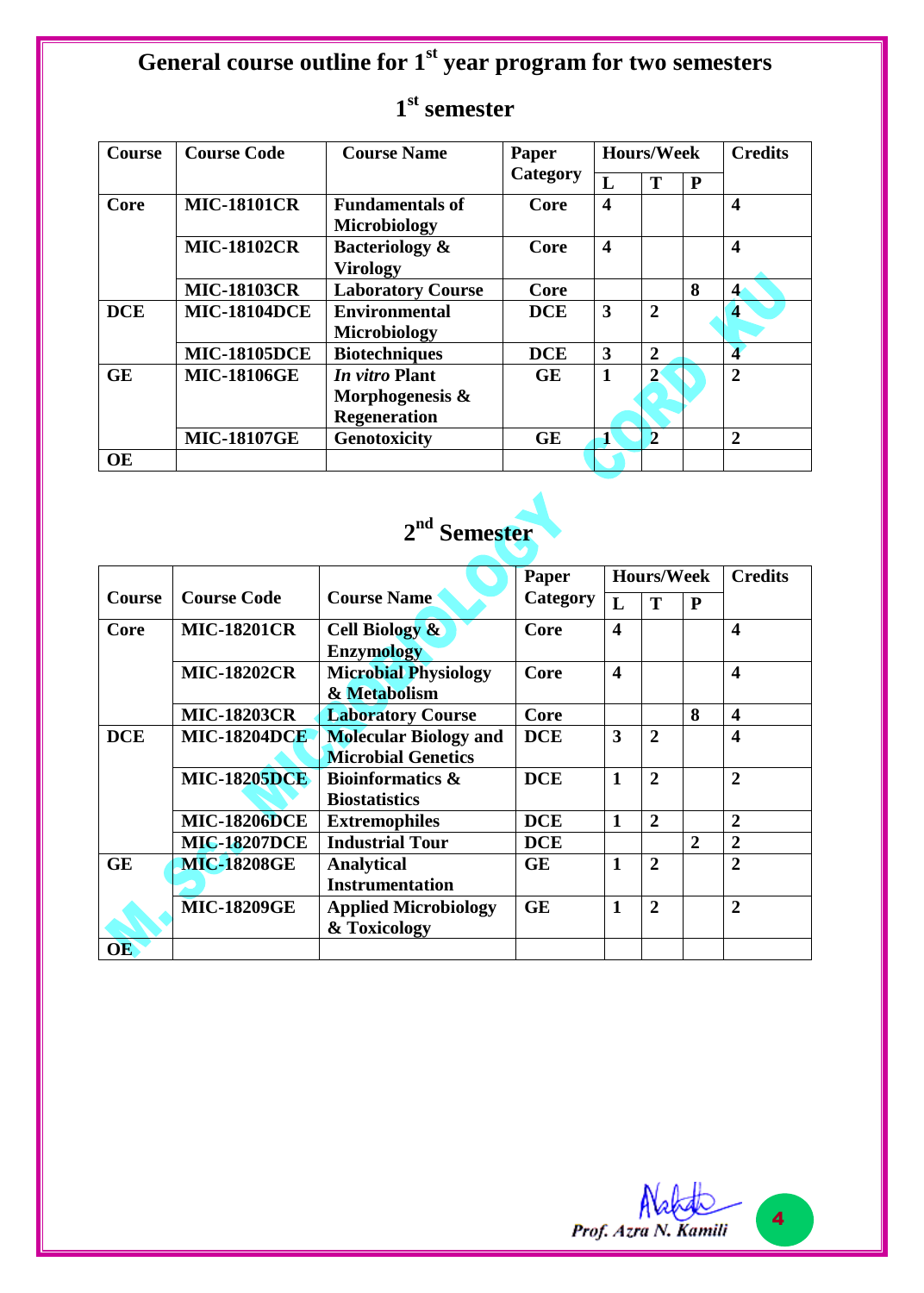# **General course outline for 2 nd year program for two semesters**

| <b>Course</b> | <b>Course Code</b>  | <b>Course Name</b>                       | Paper<br>Category | <b>Hours/Week</b>       |                | <b>Credits</b> |                         |
|---------------|---------------------|------------------------------------------|-------------------|-------------------------|----------------|----------------|-------------------------|
|               |                     |                                          |                   | L                       | T              | $\mathbf{P}$   |                         |
| Core          | <b>MIC-18301CR</b>  | Genetic engineering &<br><b>Genomics</b> | Core              | $\boldsymbol{4}$        |                |                | 4                       |
|               | <b>MIC-18302CR</b>  | Immunology                               | Core              | $\overline{\mathbf{4}}$ |                |                | $\blacktriangleleft$    |
|               | <b>MIC-18303CR</b>  | <b>Laboratory Course</b>                 | Core              |                         |                | 8              | 4                       |
| <b>DCE</b>    | <b>MIC-18304DCE</b> | <b>Food Microbiology</b>                 | <b>DCE</b>        | 3                       | $\overline{2}$ |                | 4                       |
|               | <b>MIC-18305DCE</b> | <b>Agricultural</b><br>Microbiology      | <b>DCE</b>        | 3                       | $\overline{2}$ |                | $\overline{\mathbf{4}}$ |
|               |                     |                                          |                   |                         |                |                |                         |
| <b>GE</b>     | <b>MIC-18306GE</b>  | <b>Applied Food</b><br>Microbiology      | <b>GE</b>         |                         | $\overline{2}$ |                | $\overline{2}$          |
|               | <b>MIC-18307GE</b>  | <b>Clinical Microbiology</b>             | <b>GE</b>         | $\mathbf{1}$            | $\overline{2}$ |                | $\overline{2}$          |
| <b>OE</b>     |                     |                                          |                   |                         |                |                |                         |

# **3 rd Semester**

Note: GE and OE of the 4<sup>th</sup> semester be opted in 3<sup>rd</sup> semester itself



|                     |                             | Paper              | <b>Hours/Week</b> |                |   | <b>Credits</b>          |
|---------------------|-----------------------------|--------------------|-------------------|----------------|---|-------------------------|
|                     |                             |                    | L                 | Т              | P |                         |
| <b>MIC-18401CR</b>  | <b>Industrial</b>           | Core               | 4                 |                |   | $\boldsymbol{4}$        |
|                     | <b>Microbiology</b>         |                    |                   |                |   |                         |
| <b>MIC-18402CR</b>  | <b>Medical</b>              | Core               | 4                 |                |   | $\overline{\mathbf{4}}$ |
|                     | <b>Microbiology</b>         |                    |                   |                |   |                         |
| <b>MIC-18403CR</b>  | <b>Project work</b>         | Core               |                   |                | 8 | 8                       |
| <b>MIC-18404DCE</b> | <b>Special Paper *</b>      | <b>DCE</b>         | 3                 | $\overline{2}$ |   | $\boldsymbol{4}$        |
| <b>MIC-18405GE</b>  | <b>Fermentation</b>         | <b>GE</b>          |                   | $\overline{2}$ |   | $\mathbf 2$             |
|                     | <b>Technology</b>           |                    |                   |                |   |                         |
| <b>MIC-18406GE</b>  | <b>Applied agricultural</b> | <b>GE</b>          |                   | $\overline{2}$ |   | $\overline{2}$          |
|                     | <b>Microbiology</b>         |                    |                   |                |   |                         |
|                     | <b>Course Code</b>          | <b>Course Name</b> | Category          |                |   |                         |

**\*to be opted based on the area of dissertation**

**Note:** GE and OE of the  $4<sup>th</sup>$  semester be opted in  $3<sup>rd</sup>$  semester itself

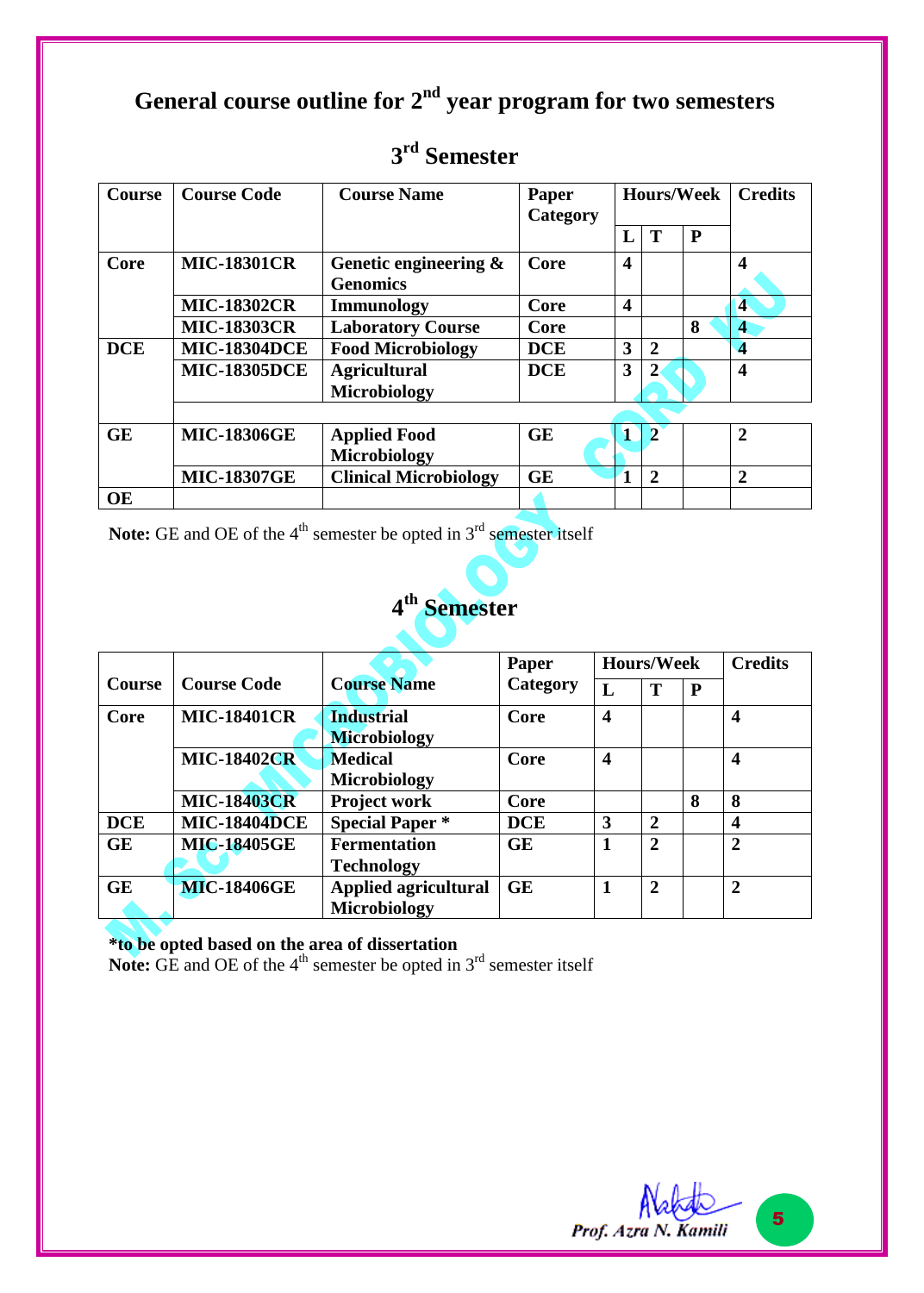# **Course Description 1st Semester**

## **Core Courses**

## **MIC-18101CR: FUNDAMENTALS OF MICROBIOLOGY (Credits 4)**

*Objectives: This course has been designed to familiarize students with the basics of microbiology. The course will deal with the historical developments in microbiology, the biology of microorganism in relation to higher organisms, cultivation and control, and taxonomy of microorganisms. The course will lay a strong foundation for progressive advancement of knowledge for the students.*

#### **Unit I**

- **1.1** Historical perspective of microbiology with reference to Leeuwenhoeck, Robert Koch, Louis Pasteur, Edward Jenner, Joshep Lister and Alexander Flemming
- **1.2** Spontaneous and non-spontaneous generation, fields of microbiology

**1.3** Microscopy

- **1.4** Staining methods: simple, differential, structural and special staining
- **1.5** Sterilization and methods of sterilization, biosafety and various biosafety levels in a microbiology laboratory

#### **Unit II**

- **2.1** Ultrastructure of prokaryotic cells: Bacteria; cell wall and cell membrane structure (L forms, spheroplast), mesosomes, flagella and motility, cytoplasm inclusions, pilli, fimbrae, capsule and slime layer
- **2.2** Endospore structure and sporulation process in bacteria
- **2.3** Differences between prokaryotic and eukaryotic cell
- **2.4** Ultrastructure and composition of fungi, algae and protozoa
- **2.5** Structure and composition of virus, viroids and prions

#### **Unit III**

- **3.1** Culture media: classification of media (simple, complex and special media with examples), specific media for the cultivation of bacteria, fungi, algae and protozoa
- **3.2** Culture techniques (pour plate, spread plate, streaking and swab culture), preservation and maintenance of microbial cultures
- **3.3** Growth: nutritional requirements, growth kinetics, generation time, growth curve, factors affecting growth
- **3.4** Anaerobic culture, batch/continuous culture and their applications
- **3.5** Biofilm, composition, occurrence and its importance

#### **Unit IV**

- **4.1** Microbial taxonomy, nomenclature and classification of microorganisms, Haeckel's three kingdom classification, Whittaker's five kingdom approach
- **4.2** Woese domain system (Eukarya, Archae, Eubacteria)
- **4.3** Major characteristics used in taxonomy, classical-morphological, physiological and metabolic, biolog assay
- **4.4** Genetic and molecular taxonomy and its application in microbial diversity
- **4.5** Classification of fungi, algae and protozoa (Brief account)

- 1. Prescott's Microbiology by Joanne Willey, Linda Sherwood and Christopher J. Woolverton, McGraw Hill Publisher Companies, Inc.
- 2. Microbiology by Michael J. Pelczar et. al., McGraw Hill Publisher Companies, Inc.
- 3. Brock Biology of Microorganisms by Madigan and Martinko, Pearson Education International.
- 4. General Microbiology by Roger Y Stanier, ML Wheelis and PR Painter, MacMillan Press Ltd.
- 5. Ananthanarayan & Paniker's text book of Microbiology by Reba Kanungo, Universities Press.

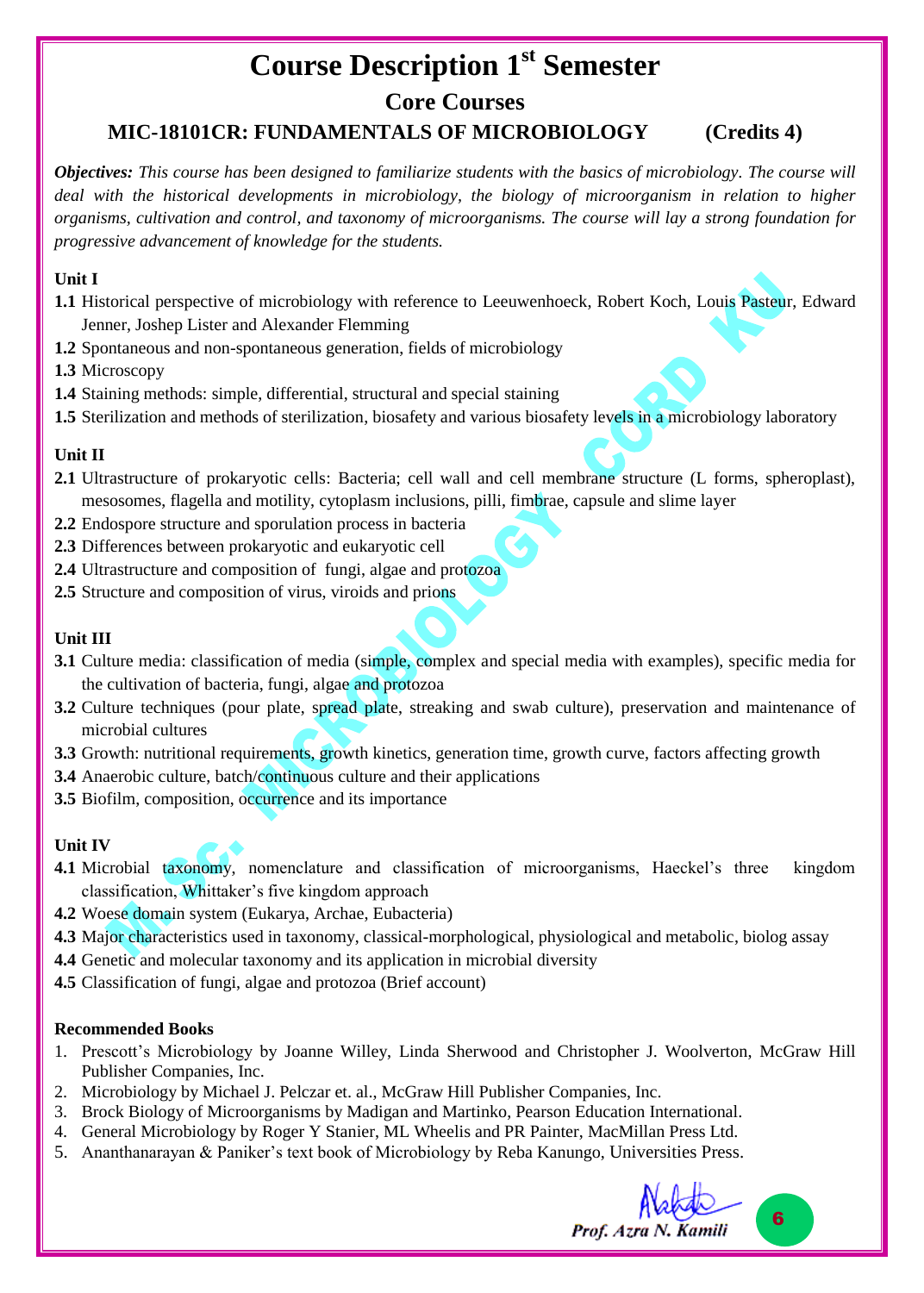### **MIC-18102CR: BACTERIOLOGY AND VIROLOGY (Credits 4)**

*Objectives: This course deals with the detailed classification of bacteria and viruses. Characteristic features of all important classes of bacteria and viruses with respect to their structure, function, replication and economic importance are useful to understand the microbial systematics.* 

#### **Unit I**

- **1.1** Historical account of bacterial classification
- **1.2** Characteristics, classification and economic importance of Gram negative facultative anaerobic rods (Enterobacteriaceae and Vibrionaceae)
- **1.3** Characteristics, classification and economic importance of Gram negative aerobic rods and cocci (Pseudomonadaceae, Azatobacteracae , Rhizobiaceae, Neisseriaceae)
- **1.4** Characteristics, classification and economic importance of Gram positive aerobic rods and cocci (Corynebacteriaceae, Mycobacteriaceae, Listeriaceae, Streptococcaceae, Staphylococcaceae)
- **1.5** Characteristics, classification and economic importance of endospore forming Gram positive rods (Bacillaceae and Clostridiaceae)

#### **Unit II**

- **2.1** General characters, classification and economic importance of Cyanobacteria
- **2.2** General characters classification and economic importance of Mycoplasma
- **2.3** General characters, classification and economic importance of Rickettsiae
- **2.4** General characteristics, classification and economic importance of spirochaetes and actinomycetes
- **2.5** Domain Archea (phylogenetics and morphology), genetics, ecology and sub-types of archeabacteria

#### **Unit III**

- **3.1** Discovery, composition and structural features of viruses
- **3.2** Taxonomy of viruses: classification and nomenclature as per ICTV
- **3.3** Sub viral particles: Satellite viruses, viriods, DI particles and prions
- **3.4** Brief account on bacteriophages, mycophages, phycophages, cyanophages, protozoan viruses
- **3.5** Oncogenic virus (DNA and RNA viruses)

#### **Unit IV**

- **4.1** General features and replication of T4, TMV, Adeno, Polio, Influenza and HIV viruses
- **4.2** Lifecycle of viruses (lytic and lysogenic cycle)
- **4.3** Isolation and cultivation of plant, animal and bacterial viruses
- **4.4** Introduction to virotherapy and its types (interferons & viral vaccines)
- **4.5** Antiviral agents and future perspective

- 1. Brock Biology of Microorganisms by Madigan and Martinko, Pearson Education International.
- 2. Prescott's Microbiology by Joanne Willey, Linda Sherwood and Christopher J. Woolverton, McGraw Hill Publisher Companies, Inc.
- 3. Ananthanarayan & Paniker's text book of Microbiology by Reba Kanungo, Universities Press.
- 4. Bergey's Manual of Systematic Bacteriology.
- 5. Jawetz, Melnick & Adelbergs Medical Microbiology by Brooks et al., McGraw-Hill Medical.

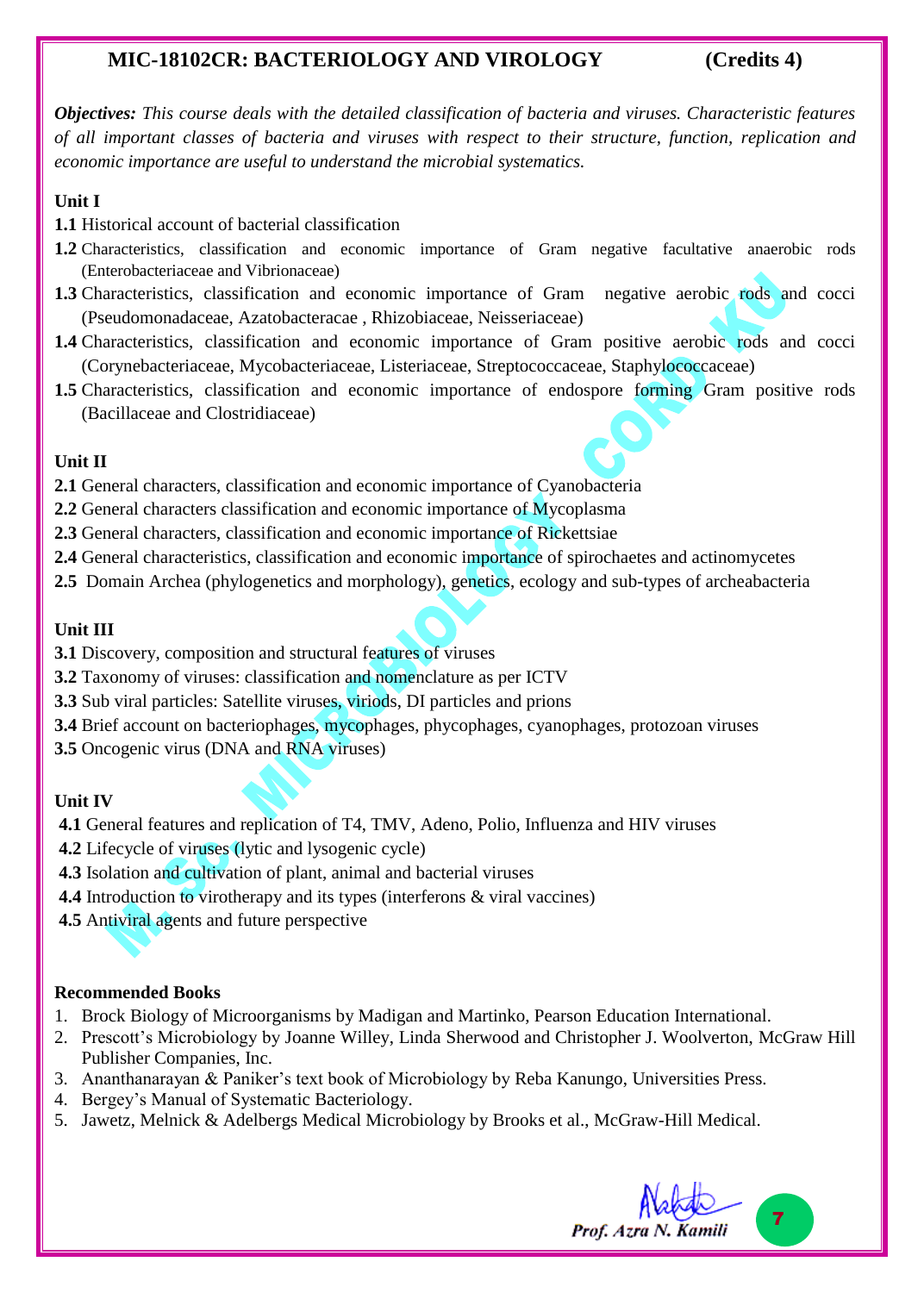### **MIC-18103CR: LABORATORY COURSE (Credits 4)**

*Objectives: This course is framed to acquaint students with the practical aspects of basic microbiology. It shall enables students to learn lab practices and calculation needed for preparation of various reagents and buffers. The students shall learn the sterilization methods, isolation, enumeration of bacteria and fungi from environmental samples.*

- 1. Preparation of buffers and pH measurements
- 2. Understandings of biochemical calculations
- 3. To perform sterilization techniques
- 4. To study types of culture media and their preparations, colony characters of bacteria
- 5. Culture techniques
- 6. Isolation of bacteria from water samples
- 7. To study the growth curve of bacteria with reference to *E. coli*
- 8. To enumerate the CFU of bacteria (any) by serial dilution method
- 9. Staining techniques simple, Gram, acid-fast, endospore staining
- 10. Confirmed test of coliform bacteria
- 11. To perform the motility test of bacteria
- 12. To perform antibiotic sensitivity and resistance assay
- 13. Screening of amylase and protease producers
- 14. Screening of lipase producers

- 1. Microbiology: A Laboratory Manual by James G. Cappuccino and Natalie Sherman, Pearson Benjamin Cummings Publishers.
- 2. Practical Microbiology by D K Maheshwari & R C Dubey, S Chand & Company Publishers.
- 3. Alcamo's Laboratory Fundamentals of Microbiology by Pommerville J.C., Jones and Bartlett Publishers, Inc.



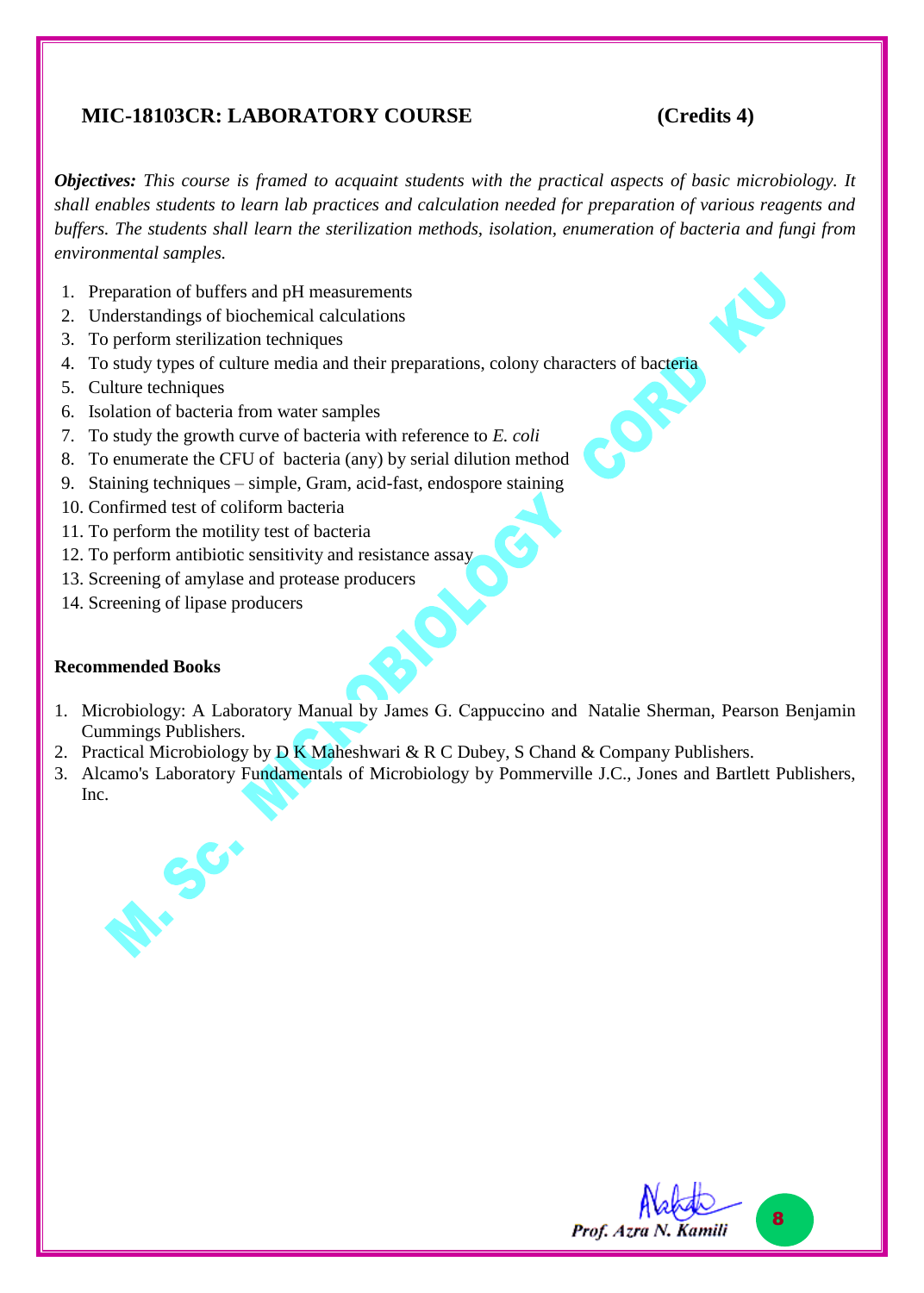# **Discipline Centric Electives MIC-18104DCE: ENVIRONMENTAL MICROBIOLOGY (Credits 4)**

*Objectives: This course is designed with the aim to study the importance of microorganisms in the establishment of life on earth, distribution of microorganisms in different habitats like soil, water air, extraterrestrial environments and methods to study them. It also deals with the ways these microorganisms can be motivated and manipulated for extraction of valuable substances, and conversion of waste to wealth.*

#### **Unit 1**

- **1.1** Origin and evolutionary record of life, endosymbiotic hypothesis, microbiological concept of species and speciation
- **1.2** Microbial communities, microbial mats
- **1.3** Brief account of microbial interactions, rumen microbiology, coral reefs, vibrio and squid relationship
- **1.4** Measuring microbial activity in nature: fluorescent staining, fluorescent in situ hybridization (FISH), terminal restriction fragment length polymorphism (t-RFLP)
- **1.5** Global carbon reservoirs- methane hydrates, syntrophy and methanogenesis

#### **Unit II**

- **2.1** Microbiology of water- marine microbiology, deep-sea microbiology, hydrothermal vents
- **2.2** Fresh water microbiology, trophic status of freshwater ecosystems
- **2.3** Biomonitoring: bioindicators, biosensors and genosensors, indicators of water pollution (chemical/biochemical and microbiological)
- **2.4** Waste water and drinking water treatment (primary, secondary and tertiary treatment), treatment and applications of municipal solid waste
- **2.5** Conversion of waste to wealth, microbiology of composting and biogas production

#### **Unit III**

- **3.1** Bioleaching and biomining (*ex situ* and *in situ* leaching), acid mine drainage
- **3.2** Microbiology of metal corrosion, biodeterioration of stone and concrete
- **3.3** Microbiological degradation of xenobiotics in the environment (bioremediation of organic pollutants like hydrocarbons, pesticides and plastics)
- **3.4** Bioremediation of heavy metals (mercury and arsenic)
- **3.5** Bioremediation of polluted soils/sites employing genetically engineered microorganisms

#### **Unit IV**

- **4.1** Microbiology of air: microorganisms in different atmospheric layers, air spora of indoor and outdoor environment, factors affecting air spora
- **4.2** Bioaerosols, bioaerosol control, aeromicrobiological pathways, methods of studying air microflora
- **4.3** Microbes as source, sink and transforming agents of atmospheric pollutants, mapping of the hot spots
- **4.4** Space microbiology: historical development of space microbiology, evidence of metabolism (Gulliver experiment), survival of microorganisms in outer space
- **4.5** Microorganisms in the spacecraft environment, Antartica as a model for Mars, search for life on Mars

- 1. Microbial Ecology Fundamentals and Applications by Ronald M. Atlas and Richard Bartha, Pearson Education International.
- 2. Brock Biology of Microorganisms by Madigan and Martinko, Pearson Education International.
- 3. Environment and Pollution by R.S. Ambasht, CBS New Delhi.
- 4. Soil Microbiology, Ecology and Biochemistry by Paul E.A., Academic Press.
- 5. Wastewater Microbiology by Gabriel Bitton, A John Wiley & Sons, Inc, Publisher.

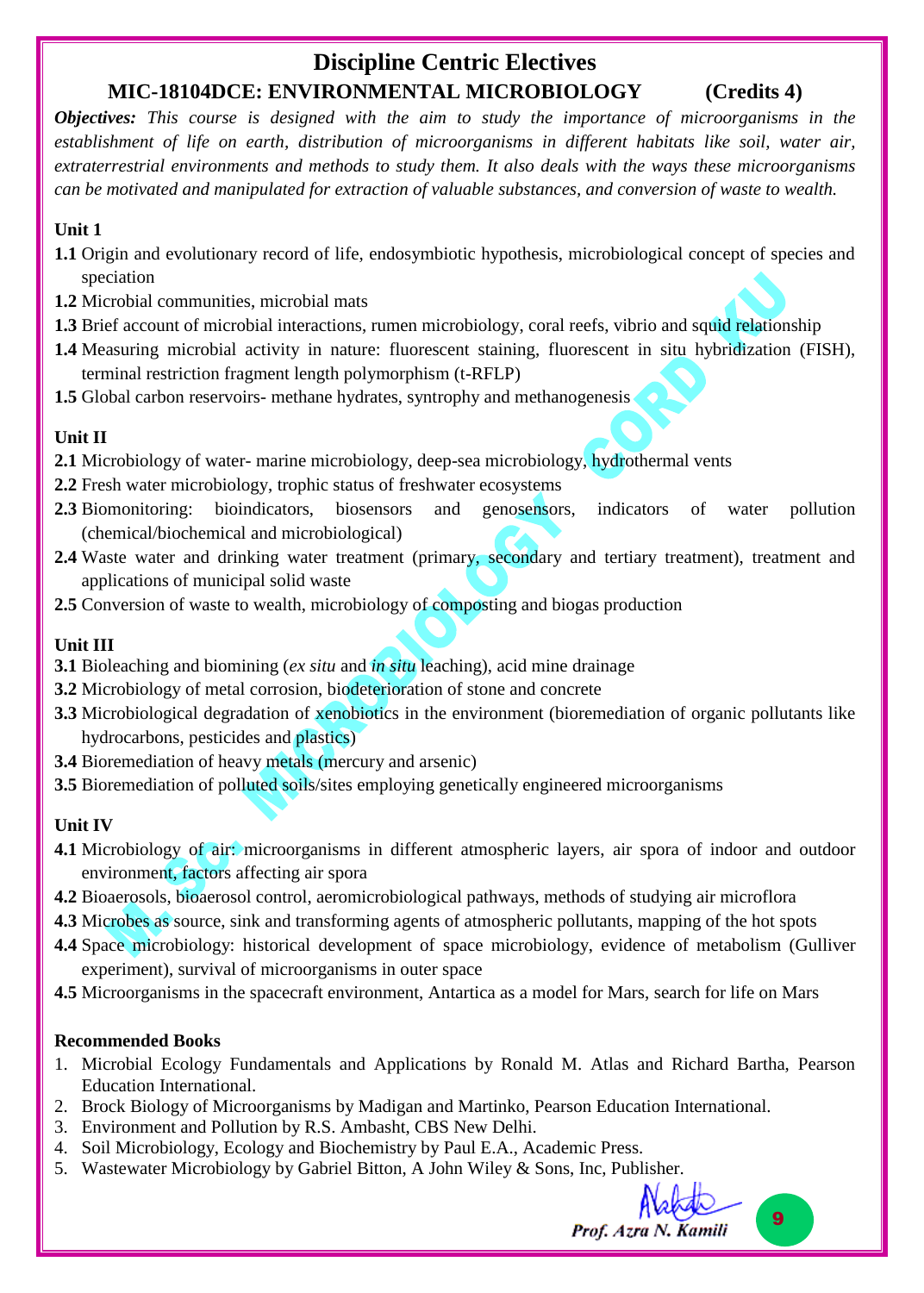#### **MIC-18105DCE: BIOTECHNIQUES (Credits 4)**

CORD

*Objectives: This aim of this course is to acquaint students with various techniques and instruments required to study and engineer microorganisms. Knowledge of techniques like centrifugation, chromatography, electrophoresis, blotting and crystallography shall help students understand the concepts of downstream processing and recombinant DNA technology in subsequent semesters.*

#### **Unit I**

**1.1** Centrifugation techniques: basic principles of centrifugation and derivation of relation for coefficient and measurement of sedimentation co-efficient

SET

- **1.2** Rotors and types of rotors
- **1.3** Differential and density gradient centrifugation
- **1.4** Analytical centrifugation and its applications
- **1.5** Viscosity and its measurement

#### **Unit II**

- **2.1** Basic principles of chromatography and its types
- **2.2** Ion exchange chromatography
- **2.3** Gel filtration chromatography
- **2.4** Affinity chromatography
- **2.5** GC-MS, HPLC

#### **Unit III**

- **3.1** Electrophoresis: basic principles and types
- **3.2** Polyacrylamide gel electrophoresis and agarose gel electrophoresis, SDS- PAGE
- **3.3** Two dimensional electrophoresis, immune electrophoresis & isoelectric focusing
- **3.4** Capillary electrophoresis, pulse-field electrophoresis
- **3.5** Blotting techniques -Southern, northern and western blotting

#### **Unit IV**

- **4.1** Radio isotopic techniques: principle and applications of tracer techniques in biology
- **4.2** Radioactive isotopes, radioactive decay; detection and measurement of radioactivity
- **4.3** Spectroscopic techniques- principle and working of theory of absorption of light by molecule
- **4.4** UV- visible spectrophotometer-principle and working
- **4.5** Fluorescence spectroscopic, MALDI-TOF**,** NMR and X ray crystallography

- 1. Principles and Techniques of Biochemistry and Molecular Biology by Keith Wilson and John Walker, Cambridge University Press.
- 2. Biochemistry Laboratory: Modern Theory and Techniques by Rodney F. Boyer, Pearson Prentice Hall.
- 3. Biophysical Chemistry Principles and Techniques by Upadhyay et al., Himalaya Publishing House.
- 4. Analytical Biochemistry by Ganai et al., Valley Publications.

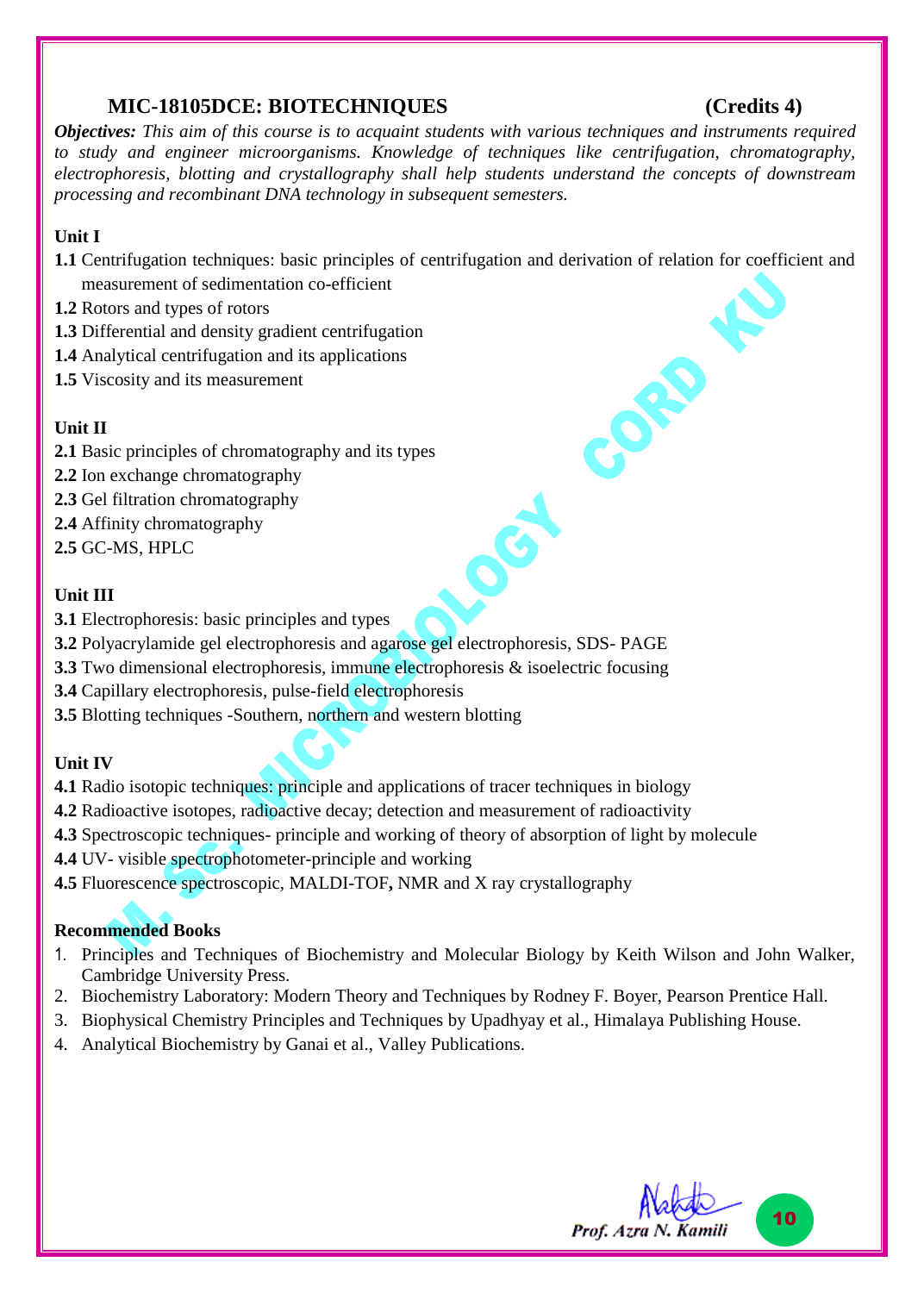# **Generic Electives**

#### **MIC-18106GE:** *INVITRO* **PLANT MORPHOGENESIS AND REGENERATION (Credits 2)**

*Objectives: This course is designed to provide basic information on various methods of plant tissue culture and mass multiplication of plants in vitro.*

#### **Unit I**

- **1.1.** Morphogenesis and cellular totipotency
- **1.2.** Callus cultures: establishment of callus, callus growth and subculture
- **1.3.** Cytodifferentiation: dedifferentiation and redifferentiation
- **1.4.** Organogenesis: caulogenesis, rhizogenesis
- **1.5.** Factors affecting cellular differentiation and organogenesis

#### **Unit II**

- **2.1** Somatic embryogenesis: initiation, basic requirements, embryo maturation and plantlet development
- **2.2** Micropropagation: definition, stages and techniques of micropropagation
- **2.3** Problems encountered in micropropagation
- **2.4** Applications of micropropagation
- **2.5** Synthetic seeds

#### **Recommended Books**

- 1. An introduction to plant Tissue Culture by M.K. Razdan, Oxford & IBH publishing.
- 2. Plant cell tissue & organ culture- Fundamental methods by O. L. Gamborg, & G. C. Philips, Springer publications.
- 3. Plant Tissue Culture: An Introductory Text by [Sant Saran Bhojwani](https://www.google.co.in/search?tbo=p&tbm=bks&q=inauthor:%22Sant+Saran+Bhojwani%22) and [Prem Kumar Dantu,](https://www.google.co.in/search?tbo=p&tbm=bks&q=inauthor:%22Prem+Kumar+Dantu%22) Springer Science & Business Media.
- 4. Biotechnology: Expanding Horizons by B.D. Singh, Kalyani Publishers.

# **MIC-18107GE**: **GENOTOXICITY (Credits 2)**

*Objectives: This course has been developed to impart knowledge on environmental mutagens and mutagenesis. The basic and advanced methods used to evaluate the mutagenic potential of various pollutants and mutagens shall be taught.*

#### **Unit I**

- **1.1** Necrosis, apoptosis and inflammation
- **1.2** Somatic and genetic risk of environmental pollutants
- **1.3** Cancer latency, threshold and non-threshold model of cancer
- **1.4** Mechanism of chemical carcinogens (free radicals and alkylating agents)
- **1.5** Classification of carcinogens (physical, chemical and biological agent)

#### **Unit II**

- **2.1** Ames test and micronucleus test
- **2.2** Chromatid and chromosome aberration
- **2.3** Screening, tier testing and test batteries for mutagenicity testing
- **2.4** FISH technique
- **2.5** Use of Comet assay in environmental toxicology

- 1. Genotoxicity and DNA Repair A Practical Approach by Sierra, L. María, Gaivão, Isabel (Eds.) Springer publications.
- 2. Genotoxicity Assessment Methods and Protocols by Dhawan, Alok, Bajpayee, Mahima (Eds.) Springer publications.
- 3. Genotoxicity: damage to DNA and its consequences by David H. PhillipsVolker M. Arlt Springer publications.

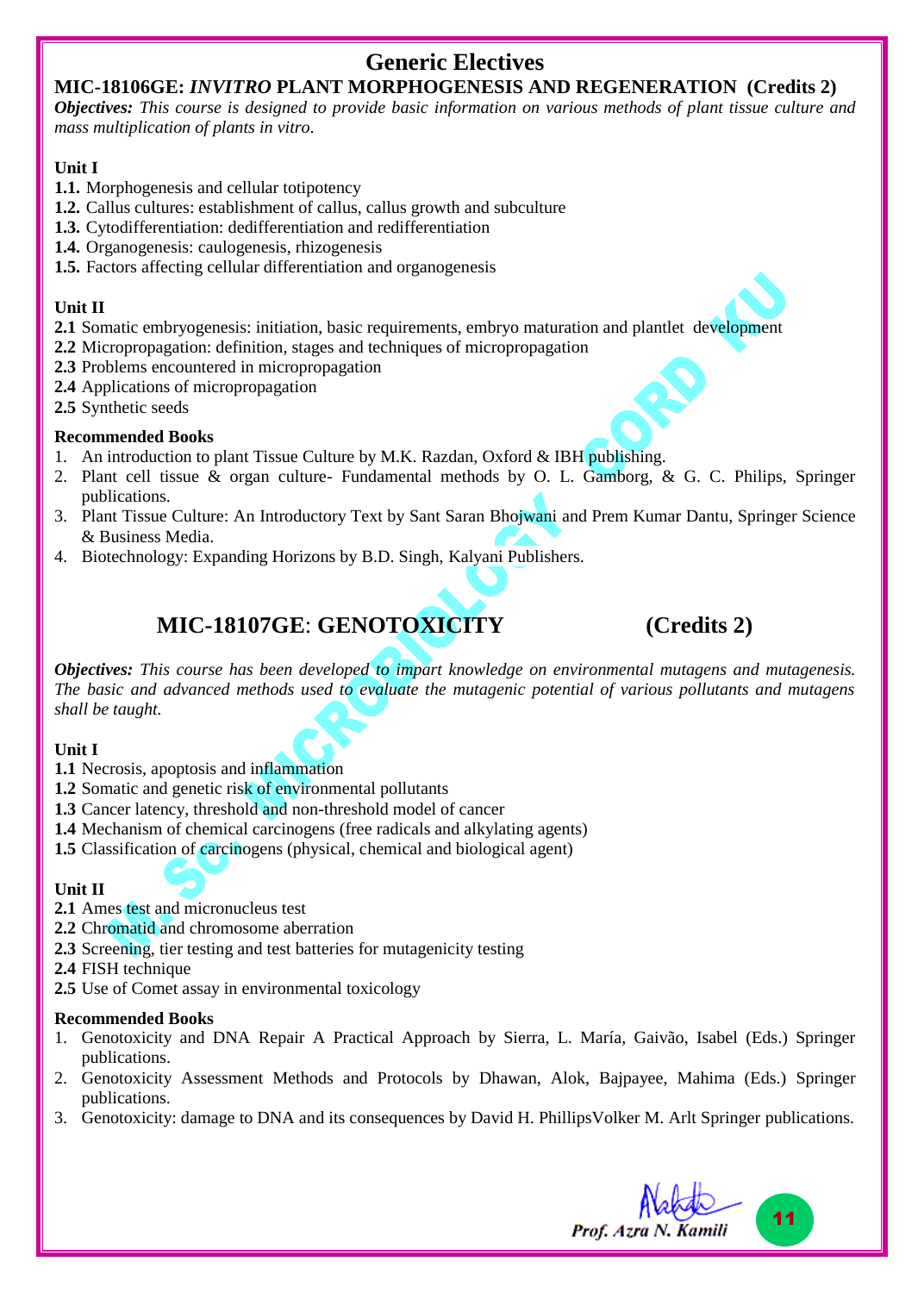# **Course Description 2nd Semester**

## **Core Course**

## **MIC-18201CR: CELL BIOLOGY AND ENZYMOLOGY (Credits 4)**

*Objectives: This course has been designed to help students understand the cellular organization of eukaryotes in comparison to prokaryotes including the membrane dynamics, cellular differentiation and communication, and cell cycle. Further the study of properties, classification and kinetics of enzymes shall help in understanding the pathways which are actually governed by enzymes.*

#### **Unit I**

- **1.1** Ultrastructure and organization of unicellular eukaryotic cell
- **1.2** Nucleus, mitochondria and chloroplasts and their genetic organization
- **1.3** Endoplasmic reticulum, golgi apparatus, protein trafficking
- **1.4** Flagella and mechanism of flagellar movements
- **1.5** Cell structural organization cytoskeleton (microtubules and microfilaments)

#### **Unit II**

- **2.1** Membrane structure and dynamics-diversity, structure and physiology of membrane pumps, carriers and channels
- **2.2** Signal transduction and its mechanism
- **2.3** Cell cycle -overview, phases of the cell cycle, cell growth and extracellular signals
- **2.4** Regulations of cell cycle progression (cyclins and cyclin dependent kinases), cell cycle- check points
- **2.5** Cell differentiation, apoptotic pathways and molecular mechanism of apoptosis

#### **Unit III**

- **3.1** Introduction to enzymology and characteristics of enzymes
- **3.2** Classification and nomenclature of enzymes (IUB nomenclature), concept of ribozymes and abzymes
- **3.3** Mechanism of enzyme action, theories of mechanism of enzyme action
- **3.4** Constitutive, inducible and marker enzymes
- **3.5** Enzyme activators, co-enzyme, prosthetic group and co-factors in enzymatic catalysis, concept of enzyme and substrate specificity, enzyme assay and its units

#### **Unit IV**

- **4.1** Enzyme kinetics, Michaelis-Menton equation and its derivation
- **4.2** Determination of  $V_{\text{max}}$ ,  $K_{\text{m}}$ ,  $K_{\text{cat}}$  and their significance, Lineweaver-Burk plots, Eadie-Hofstee and Hanes plots
- **4.3** Enzyme inhibition competitive, uncompetitive, non-competitive, and irreversible
- **4.4** Isozymes and their metabolic significance, allosteric enzymes and co-operativity
- **4.5** Large scale enzyme extraction, enzyme purification, recovery and yield of enzymes

- 1. Molecular Cell Biology by Lodish et al., W.H Freeman and Company.
- 2. Molecular biology of the Cell by Alberts et al., Garland publishing Inc.
- 3. Lehninger Principles of Biochemistry by Lehninger by David L. Nelson and Michael M Cox, W.H Freeman and company.
- 4. Biochemistry by Stryer WH et al., W.H Freeman and company.
- 5. Understanding Enzymes by Trevor Palmer, Prentice Hall Publishers.

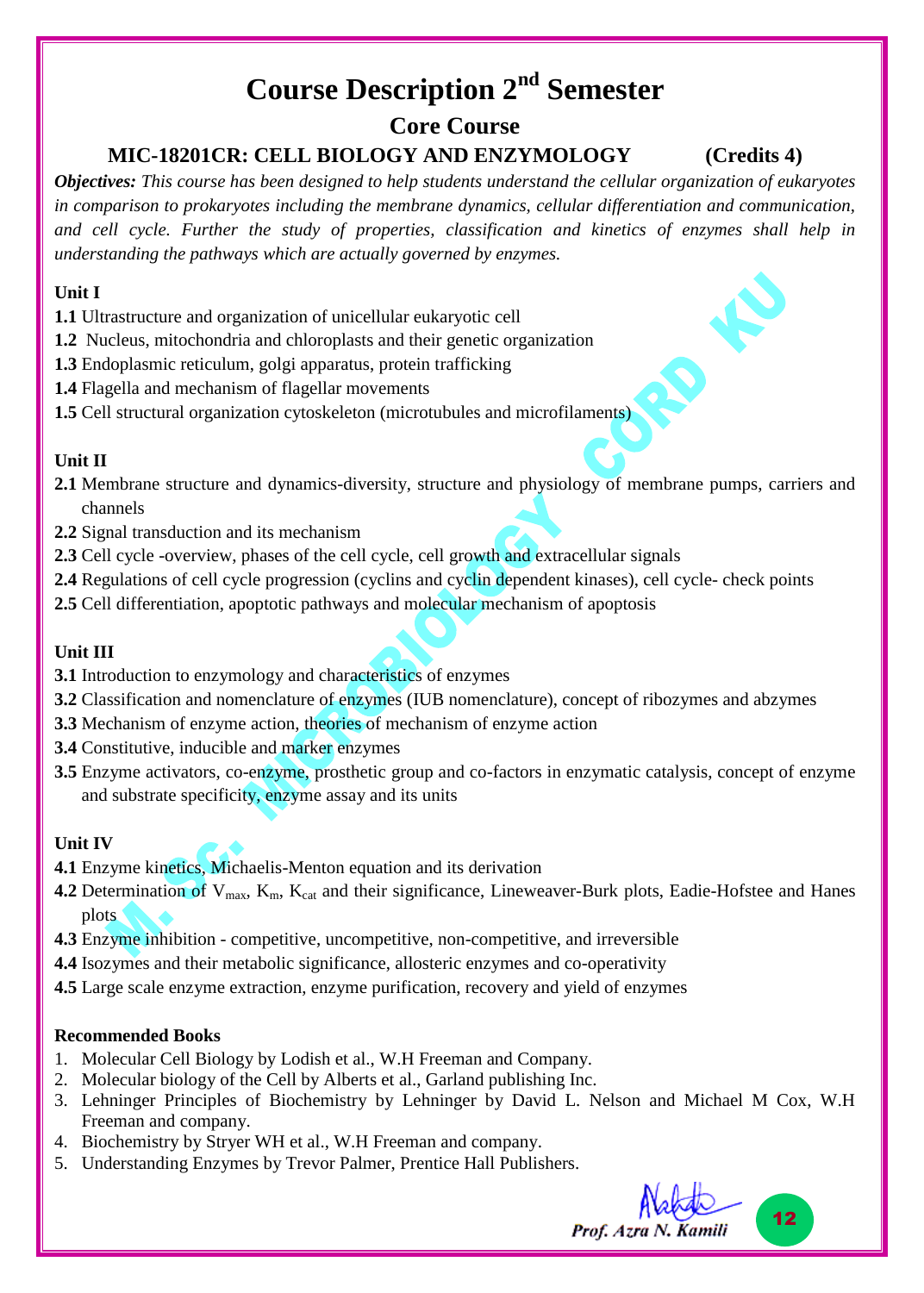### **MIC-18202CR: MICROBIAL PHYSIOLOGY AND METABOLISM (Credits 4)**

*Objectives: The metabolic diversity of microorganisms prompts one to know the reasons for adaptability of microorganisms to different nutrient conditions, this course shall help students understand how microorganism use different substrates as carbon and nitrogen sources. The study of different metabolic pathways like photosynthesis, anaerobic and aerobic respiration shall help in understanding the physiology and metabolism of microorganisms.*

#### **Unit I**

- **1.1** Nutritional diversity in microorganisms, bioluminescence and its mechanism in microorganisms
- **1.2** Essentiality of major and minor elements, mechanism of nutrient transport in microorganisms (ABC transporters, phosphotransferase, drug export systems and transport of amino acids)
- **1.3** Chemotrophs: acetogens, methylotrophs, methanogens and their importance
- **1.4** Methanotrophy: characteristics of methanotrophs, dissimilation of methane by methanotrophs and carbon assimilation by methylotrophs
- **1.5** Sulfidogenesis: biochemistry of sulfidogenesis, reduction of sulfate and sulfur, sulphur reducing bacteria

#### **Unit II**

- **2.1** Autotrophic nutrition in microorganisms: oxygenic vs anoxygenic photosynthesis
- **2.2** Photosynthetic pigments (chlorophyll, bacteriochlorophyll, rhodopsin, phycobiliproteins), basic photochemistry of PSI, PSII and light driven electron transport
- **2.3** Modes of CO<sub>2</sub> fixation (Calvin cycle, reverse TCA cycle, HP pathway)
- **2.4** Carbohydrate metabolism: classification, structure and functions of carbohydrates, stereoisomerism, aldoses and ketoses
- **2.5** Various pathways underlying the utilization of different sugars (EMP, ED, HMP) in microorganisms, gluconeogenesis and Pasteur effect

#### **Unit III**

- **3.1** Aerobic respiration: TCA cycle, glyoxylate cycle
- **3.2** Electron transport chain, substrate level and oxidative phosphorylation
- **3.3** Anaerobic respirations: sulphate, nitrate, carbonate respirations and their ecological significance
- **3.4** Fermentations: types of fermentations (homo, heterolactic and mixed fermentations)
- **3.5** Oxidation- reduction reactions, measurement of redox potentials, structure of ATP synthase complex; mechanism of ATP synthesis, inhibitors and uncouplers

#### **Unit IV**

- **4.1** Lipids: classification, structure and biosynthesis of glycerides, phospholipids and glycolipids, β-oxidation of saturated and unsaturated fatty acids
- **4.2** Amino acids: classification, structure and properties of amino acids, biosynthetic pathways of amino acids and their regulation with emphasis on tryptophan, tyrosine and histidine, transamination, deamination
- **4.3** Proteins: classification and structural organization of proteins (primary, secondary, tertiary and quaternary)
- **4.4** Nucleotide metabolism: biosynthesis of purine and pyrimidine nucleotides and their degradation

**4.5** Vitamins as microbial growth factors

- 1. Lehninger Principles of Biochemistry by Lehninger by David L. Nelson and Michael M Cox, W.H Freeman and company.
- 2. Biochemistry by Stryer WH et al., W.H Freeman and company.
- 3. Brock Biology of Microorganisms by Madigan and Martinko, Pearson Education International.
- 4. Prescott's Microbiology by Joanne Willey, Linda Sherwood and Christopher J. Woolverton, McGraw Hill Publisher Companies, Inc.
- 5. Physiology and Biochemistry of Prokaryotes by White David, Oxford University Press.

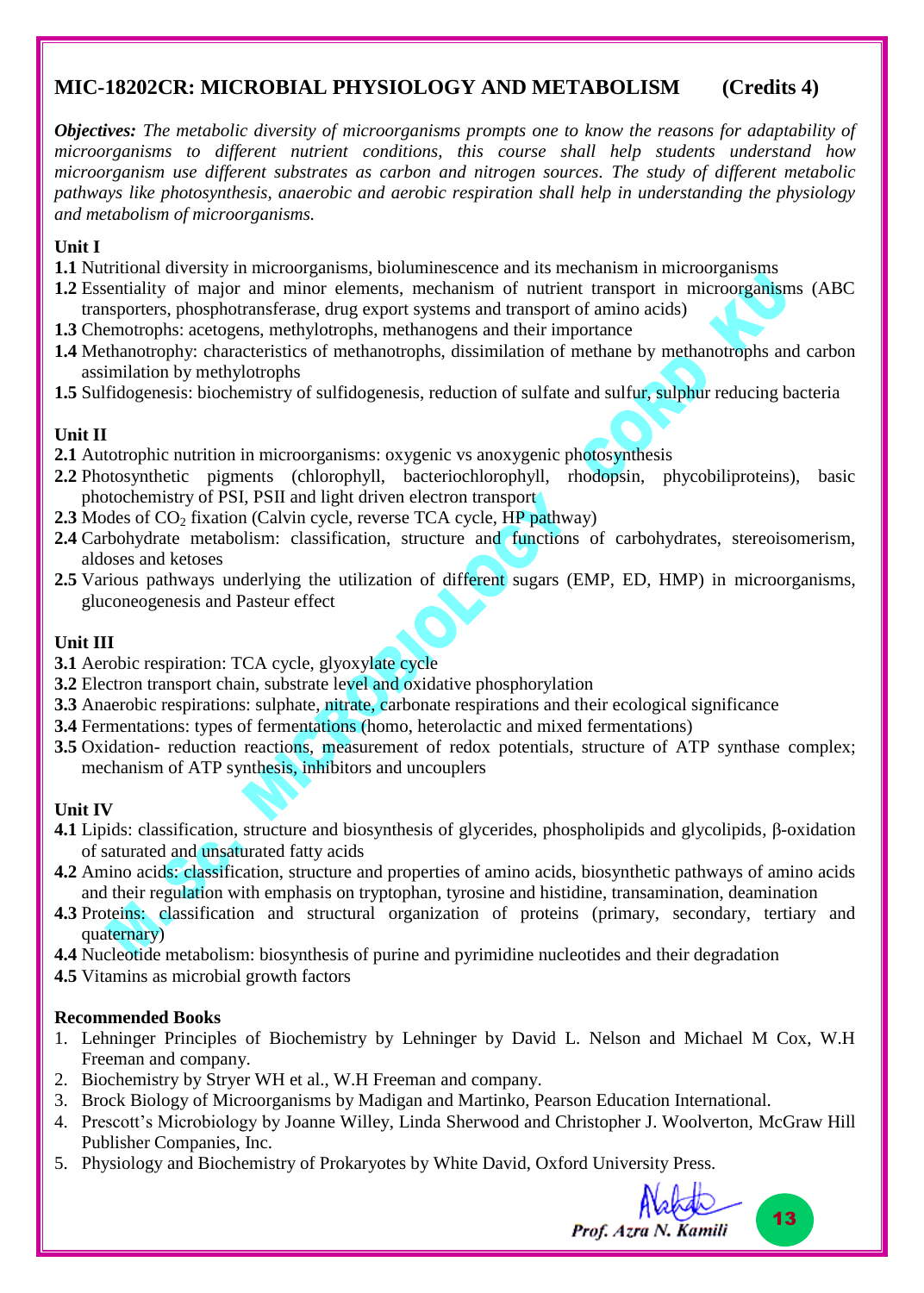# **MIC-18203CR: LABORATORY COURSE (Credits 4)**

OFF

*Objectives: This course is framed to acquaint students with the estimation and quantification of biological macromolecules like DNA, RNA, proteins and enzymes. Also the hands on experience on biochemical methods for identification and characterization of bacteria shall be carried out.*

- 1. Cell cycle: cell division of fungi and bacteria (with the help of slides/models/charts)
- 2. Differential isolation of chloroplast and mitochondria by differential centrifugation method
- 3. Estimation of carbohydrates
- 4. Estimation of lipids
- 5. Estimation of DNA
- 6. Estimation of RNA
- 7. Estimation of protein by Lowry's, and Bradford methods
- 8. Study of pH stress tolerance by microbes
- 9. Study of enzyme kinetics

**A:** Sc.

- 10. Cultivation and enumeration of bacteriophages
- 11. To perform biochemical tests (Catalase, Urease test, Peroxidase)
- 12. IMVIC

- 1. Microbiology: A Laboratory Manual by James G. Cappuccino and Natalie Sherman, Pearson Benjamin Cummings Publishers
- 2. Practical Microbiology by D K Maheshwari & R C Dubey, S Chand & Company Publishers
- 3. Alcamo's Laboratory Fundamentals of Microbiology by Pommerville J.C., Jones and Bartlett Publishers, Inc.
- 4. Experimental Biochemistry by Ganai et al., Kumar Publications, Delhi

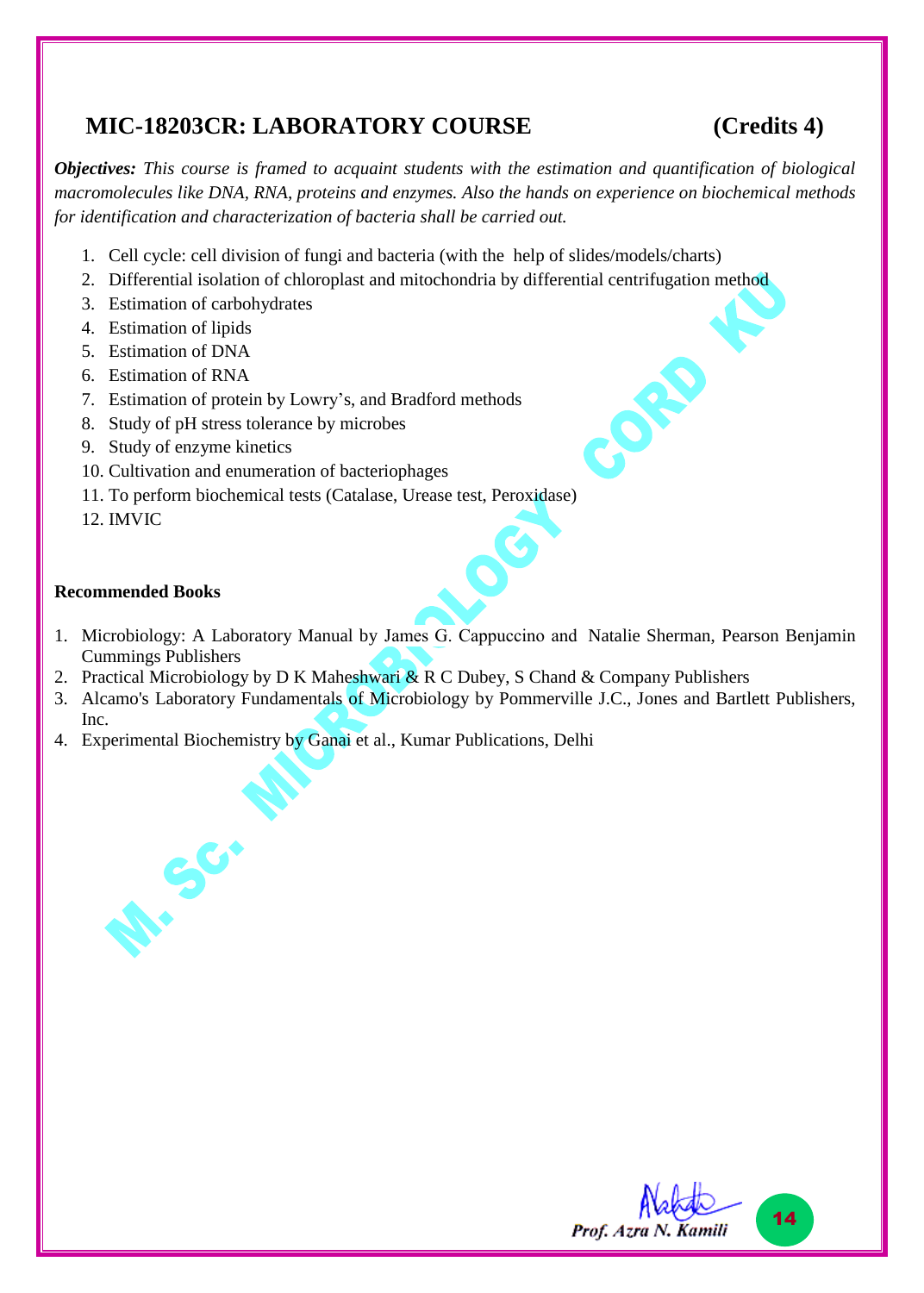# **Discipline Centric Electives**

# **MIC-18204DCE: MOLECULAR BIOLOGY AND MICROBIAL GENETICS (Credits 4)**

*Objectives: This course is introduced with the aim of teaching the students the basics of genome organization, it will also explore and compare the central dogma i-e replication, transcription and translation in prokaryotes and eukaryotes. Further, the concept of horizontal gene transfer important for the genome evolution and the concept of operons in prokaryotes shall help students understand the basics of microbial genetics.*

#### **Unit I**

- **1.1** Historical perspective of DNA, structure and its forms
- **1.2** Genome organization in prokaryotes and eukaryotes, DNA supercoiling (Linking number, writhes and twists), gene concept and structure of gene
- **1.3** Prokaryotic and eukaryotic DNA replication
- **1.4** Experimental evidence for DNA replication in prokaryotes and eukaryotes, reverse transcription
- **1.5** DNA damage and repair mechanisms

#### **Unit II**

- **2.1** RNA and its types, concept of micro RNA, snRNAs, siRNA, scRNA, snoRNA, hnRNA, lncRNA and their functions. Structure of tRNA
- **2.2** Transcription: mechanism of transcription in prokaryotes and eukaryotes
- **2.3** Post-transcriptional modifications and regulation of transcription in eukaryotes
- **2.4** Genetic code, protein biosynthesis and its mechanism
- **2.5** Post translational modifications

#### **Unit III**

- **3.1** Gene families: split genes, pseudogenes, non-coding genes, overlapping genes and multi-gene families
- **3.2** Regulation of gene expression in prokaryotes-operon concept, regulatory elements of operon-inducers, apo-repressors and co–repressors. Positive and negative regulations
- **3.3** Catabolite repression. Detailed account of structure, function and regulation of *lac* operon, *trp* operon and lambda operon
- **3.4** Mutations: types of mutagens (physical, chemical), types of mutations site directed mutagenesis
- **3.5** Mutation screening in microorganisms: evaluation of mutagens using microbial systems- Ames test, detection of mutations

#### **Unit IV**

- **4.1** Gene transfer in bacteria: transformation, transduction, conjugation and sexduction
- **4.2** Molecular basis of recombination- models of homologus recombination, the Holliday model, double strand break repair model, site specific recombination
- **4.3** Gene mapping in prokaryotes: deletion mapping, complementation, DNA foot printing, chromosome walking and jumping
- **4.4** A general account of plasmids: Characteristics, functions, genes of plasmids, F plasmids, R-plasmids, Colicinogenic plasmids, Ti-plasmid, broad host range plasmids
- **4.5** Transposable elements: IS elements, bacterial transposons, mechanism and types of transposition. Genetic phenomena mediated by transposons, transposons as genetic tools

#### **Recommended Books**

- 1. Molecular Biology of the Gene by Watson et. al., Benjamin Cummings.
- 2. Genomes 3 by T.A. Brown, Garland Science.
- 3. Microbial Genetics by Freifelder D, Narosa Publishing House.
- 4. Principal of Genetics by E.J Gardner, M.J.Simmons and DP Snustad, John Wiley and Sons
- 5. Biochemistry by Stryer WH et al., W.H Freeman and company.
- 6. Genetics: A Conceptual Approach by Benjamin A. Pierce, W.H Freeman and company



15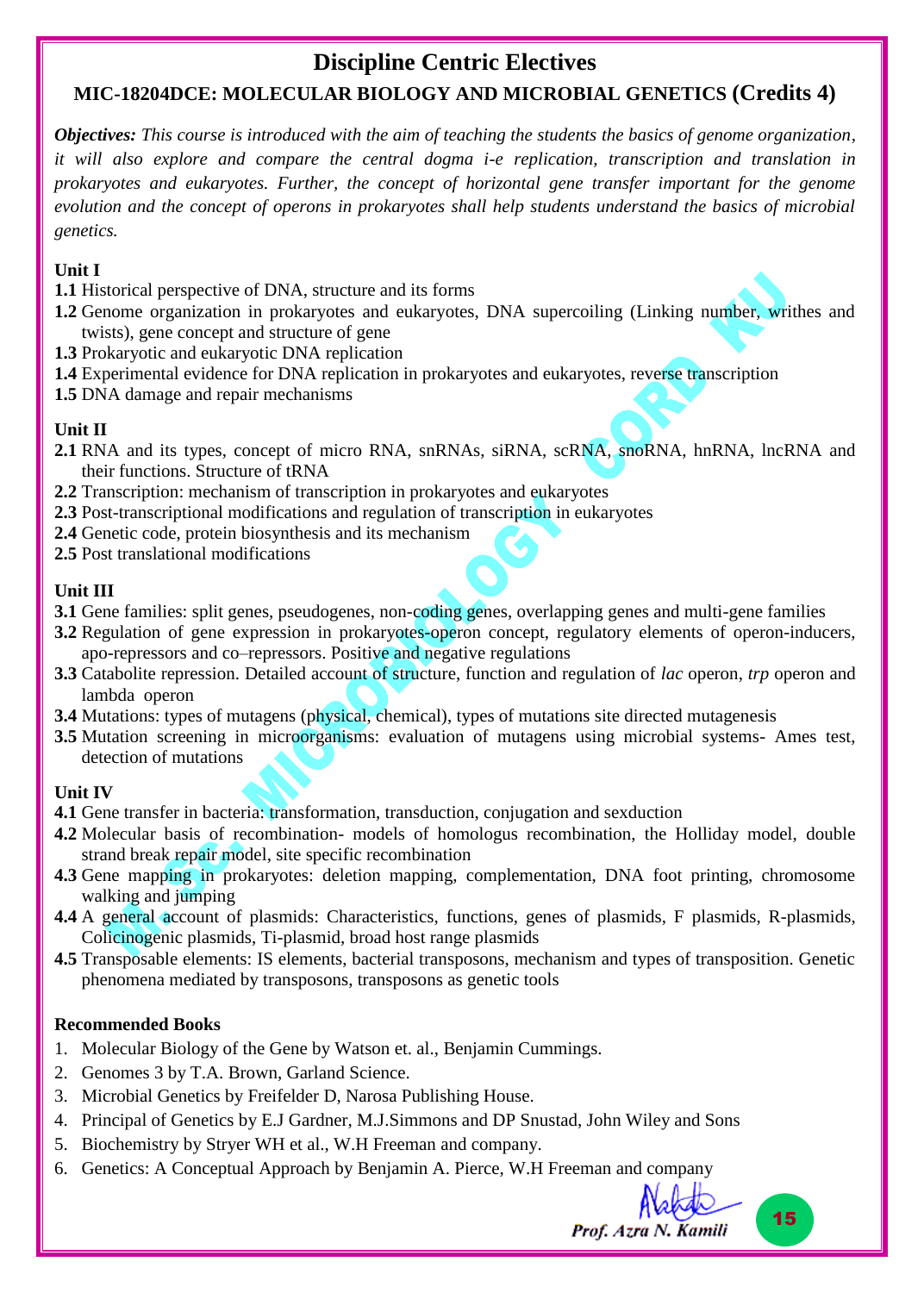## **MIC-18205DCE: BIOINFORMATICS AND BIOSTATISTICS (Credits 2)**

*Objectives: This course is aimed at imparting the analytical and interpretative skills to the students so that they can analyze and interpret the data generated from the experiments in scientifically understandable form. Further, the students can make use of the statistical and bioinformatics tools learnt for the project work in upcoming semester and research career thereof.*

#### **Unit 1**

- **1.1** History and scope of bioinformatics and its application
- **1.2** Biological database: sequence and structural database (NCBI, PDB, Swiss Prot and EMBL)
- **1.3** Sequence analysis and comparison; similarity and homology between sequences; sequence alignment: pair wise and multiple sequence alignment (BLAST, FASTA, Clustal W, EMBOSS)
- **1.4** Bioinformatics tools in microbial research (phylogenetic relationship), ORF finder, primer design, restriction mapping, vector contamination, domain finder and promoter analysis databases
- **1.5** Prokayotic and eukaryotic genome analysis software and databases: Microbial genomic database (MBGD), Virus data bank (ICTVdb), Ribosomal database project-RDP, Genomes online database-GOLD, the Arabidopsis Information Resource (TAIR), TIGR Rice Genome Annotation, molecular docking using AutoDock, drug design and target miming

#### **Unit II**

- **2.1** A general account on biostatistics-samples and populations, types of variables
- **2.2** General criteria for experimental design (RBD and CBD), data analysis, graphs, average
- **2.3** Coefficient distributions (Chi-square, binomial, poisson and normal) and probability
- **2.4** Tests of statistical significance t-test, z-test, F-test, regression and correlation
- **2.5** Analysis of variance, ANOVA, one way Anova (concept and calculation), SPSS and its application

- 1. Bioinformatics and Functional Genomics by Jonathan Pevsner, Wiley-Blackwell.
- 2. Bioinformatics Sequence and Genome Analysis by Mount D.W., Cold Spring Harbor Laboratory Press.
- 3. Genome Analysis and Bioinformatics: A Practical Approach by T.R.Sharma, I K International Publishing House.
- 4. Biostatistics: A Foundation for Analysis in the Health Sciences (Wiley Series in Probability and Statistics) by Daniel W Wayne, John Wiley & Sons Inc.
- 5. Fundamentals of Biostatistics by Khan and Khanum, Ukaaz Publications.
- 6. Biostatistics by P.N Arora and P.K. Malhan, Himalaya Publishing House.
- 7. Statistics for Biologists by Campbell, R.C., Cambridge University Press.

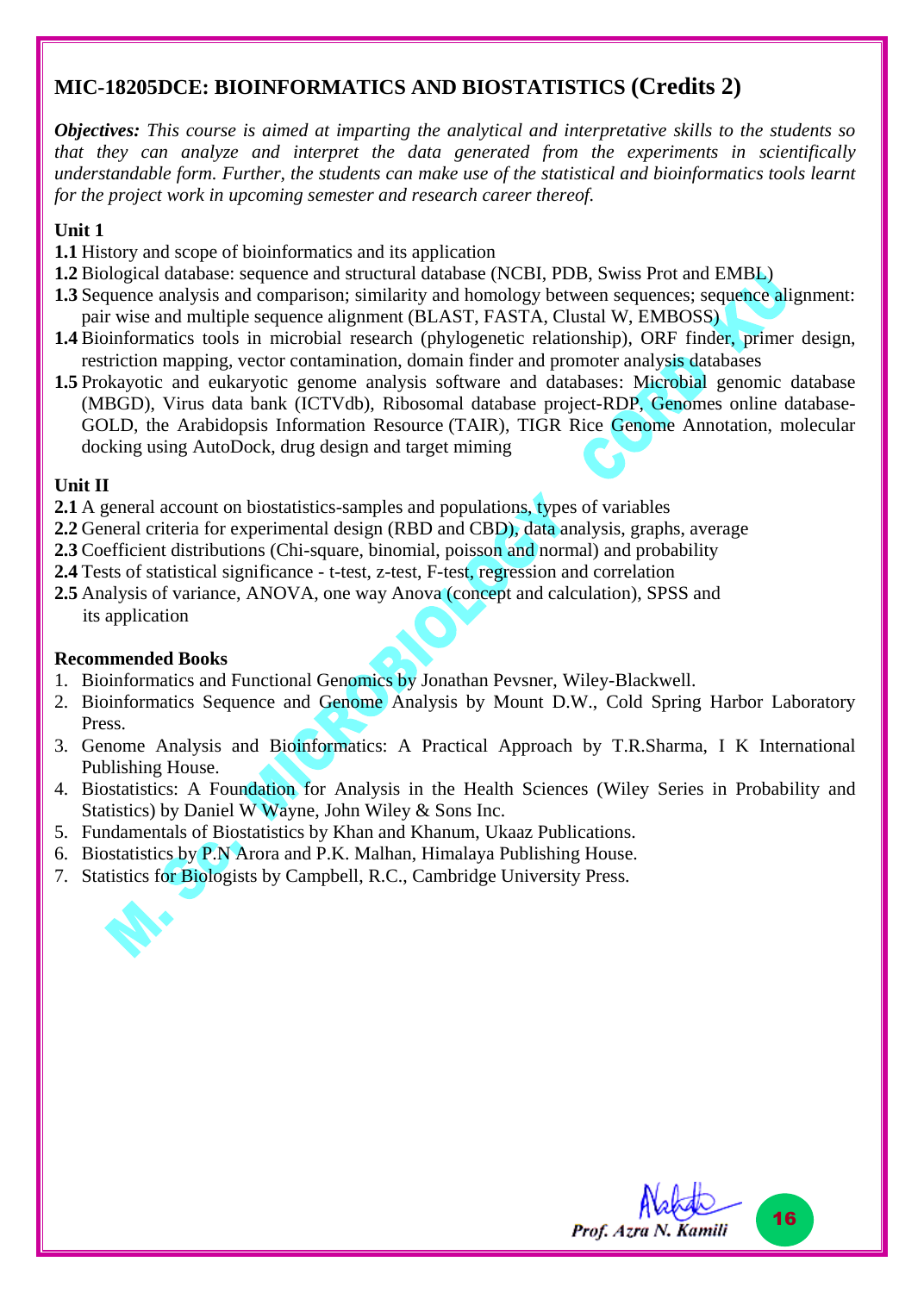# **MIC-18206DCE: EXTREMOPHILES (Credits 2)**

17

Prof. Azra N. Kamili

*Objectives: A number of microorganisms have the ability to thrive in conditions unimaginable for other forms of life which include extremes of temperature. Therefore, the study of such microorganism would be of interest to unravel the mechanisms they adapt to survive and perform metabolic activities. So, this course will enable the students study the extremophiles and their adaptation mechanisms.* 

#### **Unit I**

- **1.1** Thermophiles: classification and ecological aspects
- **1.2** Adaptation mechanisms for tolerance to high temperature
- **1.3** Physical chemistry of thermozymes, commercial aspects of thermophiles and thermoenzymes
- **1.4** Genetics of thermophiles
- **1.5** Methanogens and ecological issues of methanogenesis

#### **Unit II**

- **2.1** Introduction to psychrophiles
- **2.2** Microbial diversity at cold ecosystem: snow and glaciers ice, sub-glacial environments and permafrost, glacier forefield.
- **2.3** Anaerobic bacteria, microalgae and cyanobacteria in cold ecosystem and piezopsychrophiles
- **2.4** Molecular adaptations to cold habitats: Membrane components, cold sensing, cold adapted enzymes, cryoprotectants and ice binding proteins
- **2.5** Role of exopolymers in microbial adaptations to sea ice

#### **Recommended Books**

- 1. Brock Biology of Microorganisms by Madigan and Martinko, Pearson Education International.
- 2. Physiology and Biochemistry of Extremophiles by Charles Gerday and Nicolas Glansdorff. ASM Press.

# **MIC-18207DCE: INDUSTRIAL TOUR (Credits 2)**

*Objectives: This component is introduced with the aim to expose students to state of the art academic cum research facilities in reputed scientific organization outside the state of Jammu and Kashmir so that they can be updated with the recent happening in the area of microbiology and related sciences.*

During  $2<sup>nd</sup>$  semester, students are required to go for institutional visit to various academic and research institutions outside Jammu & Kashmir carrying 02 credits and will form a component of DCE.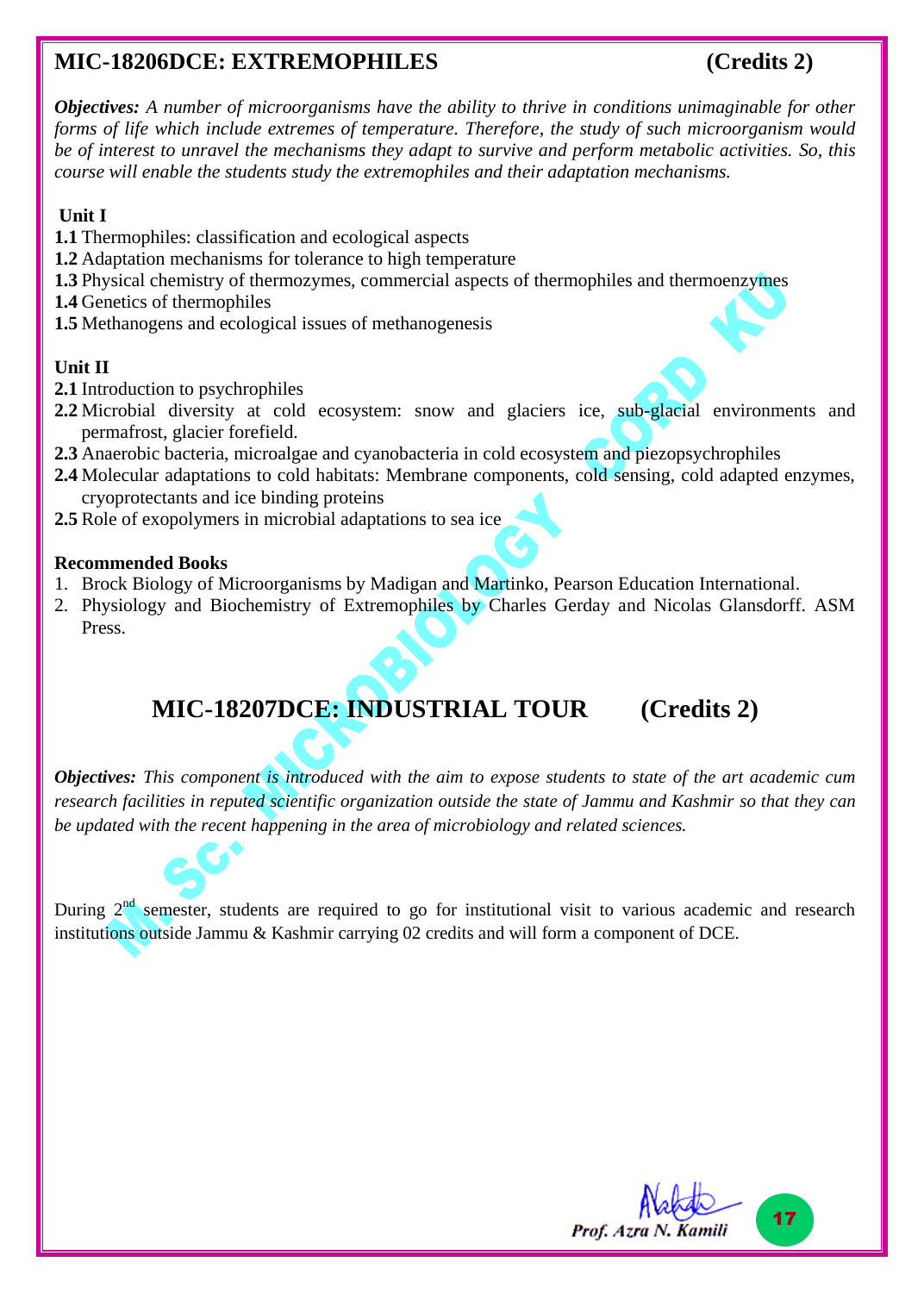## **Generic Electives**

### **MIC-18206GE: ANALYTICAL INSTRUMENTATION (Credits 2)**

*Objectives: This aim of this course is to acquaint students with various techniques and instruments required to study and engineer living organisms including microorganisms. These techniques are also useful in evaluating the application of metabolites obtained from such organisms.*

#### **Unit I**

- **1.1** Principle and applications of microscopy
- **1.2** Fluorescent, confocal and electron microscopy
- **1.3** Principle of centrifugation and its applications
- **1.4** Ultracentrifugation and its applications
- **1.5** Chromotography-gel chromatography, GLC, HPLC

#### **Unit II**

- **2.1** Visible and UV spectroscopy
- **2.2** Spectro-flourimetry
- **2.3** Electrophoresis-PAGE, SDS-PAGE
- **2.4** PCR & agarose gel electrophoresis

**A: Sc.** 

**2.5** BLOT techniques

#### **Recommended Books**

- 1. Analytical Biochemistry by Ganai et al., Valley Publications.
- 2. Principles and Techniques of Biochemistry and Molecular Biology by Keith Wilson and John Walker, Cambridge University Press.
- 3. Basic Techniques in Biochemistry and Molecular Biology by R K Sharma, S P S Sangha, I K International Publishing House.
- 4. Biochemistry Laboratory: Modern Theory and Techniques by Rodney F. Boyer, Pearson Prentice Hall.



CORD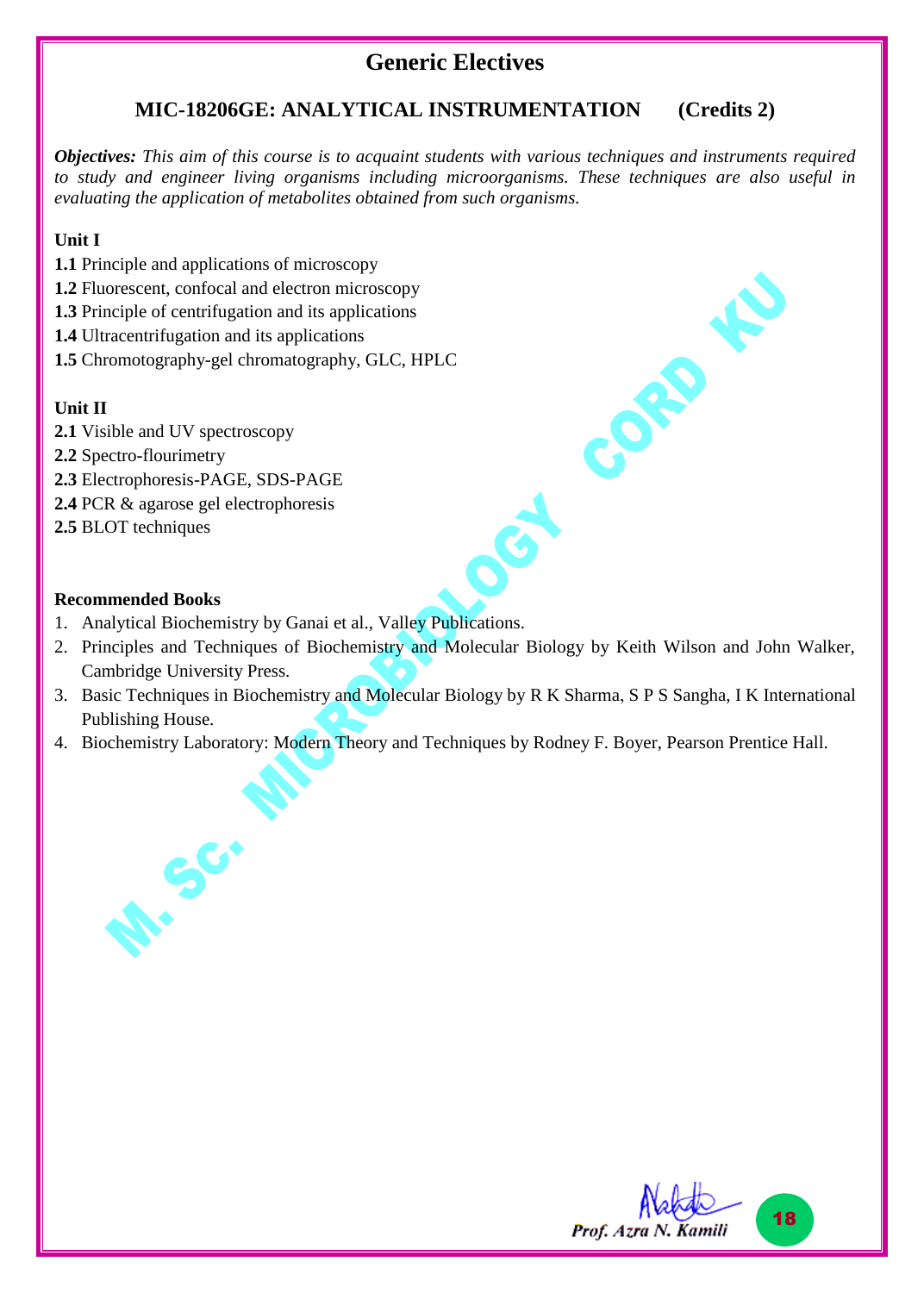### **MIC-18207GE: APPLIED MICROBIOLOGY AND TOXICOLOGY**

# **(Credits 2)**

ORD

*Objectives: This is a fundamental course designed to introduce the aims and scope of microbiology and toxicology. The methods to evaluate and express toxicity to determine the efficacy of drugs or other chemicals shall be taught to the students.*

### **Unit I**

- **1.1** Introduction to Microbiology
- **1.2** Microorganisms friend or foe
- **1.3** Role of microorganisms in wastewater treatment and solid waste management
- **1.4** Microorganisms and human health
- **1.5** Role of microorganisms in metallurgy

### **Unit II**

- **2.1** Principles of Toxicology
- **2.2** Ecological concept of xenobiotic and recalcitrant toxicants
- **2.3** Factors affecting the toxic response, chemical interactions of toxicants
- **2.4** Concept of  $LD_{50}$ ,  $LC_{50}$
- **2.5** Toxicants as health hazards

- 1. Microbial Ecology Fundamentals and Applications by Ronald M. Atlas and Richard Bartha, Pearson Education International.
- 2. Brock Biology of Microorganisms by Madigan and Martinko, Pearson Education International.
- 3. Environment and Pollution by R.S. Ambasht, CBS New Delhi.
- 4. Casarett & Doull's Toxicology: The Basic Science of Poisons by Klaassen, C.D., Mc Graw Hill Education.
- 5. Hayes' Principles and Methods of Toxicology by Hayes, A.W., CRC Press.
- 6. Environmental Toxicology by Satake et al. Discovery Publishing Pvt.Ltd.
- 7. Environmental Toxicology: Biological and Health Effects of Pollutants by Ming- Ho- Yu, CRC Press.
- 8. Introduction to Toxicology by Timbrell J, Taylor & Francis.
- 9. Principles of Toxicology Testing by Frank A. Barlie, CRC Press.

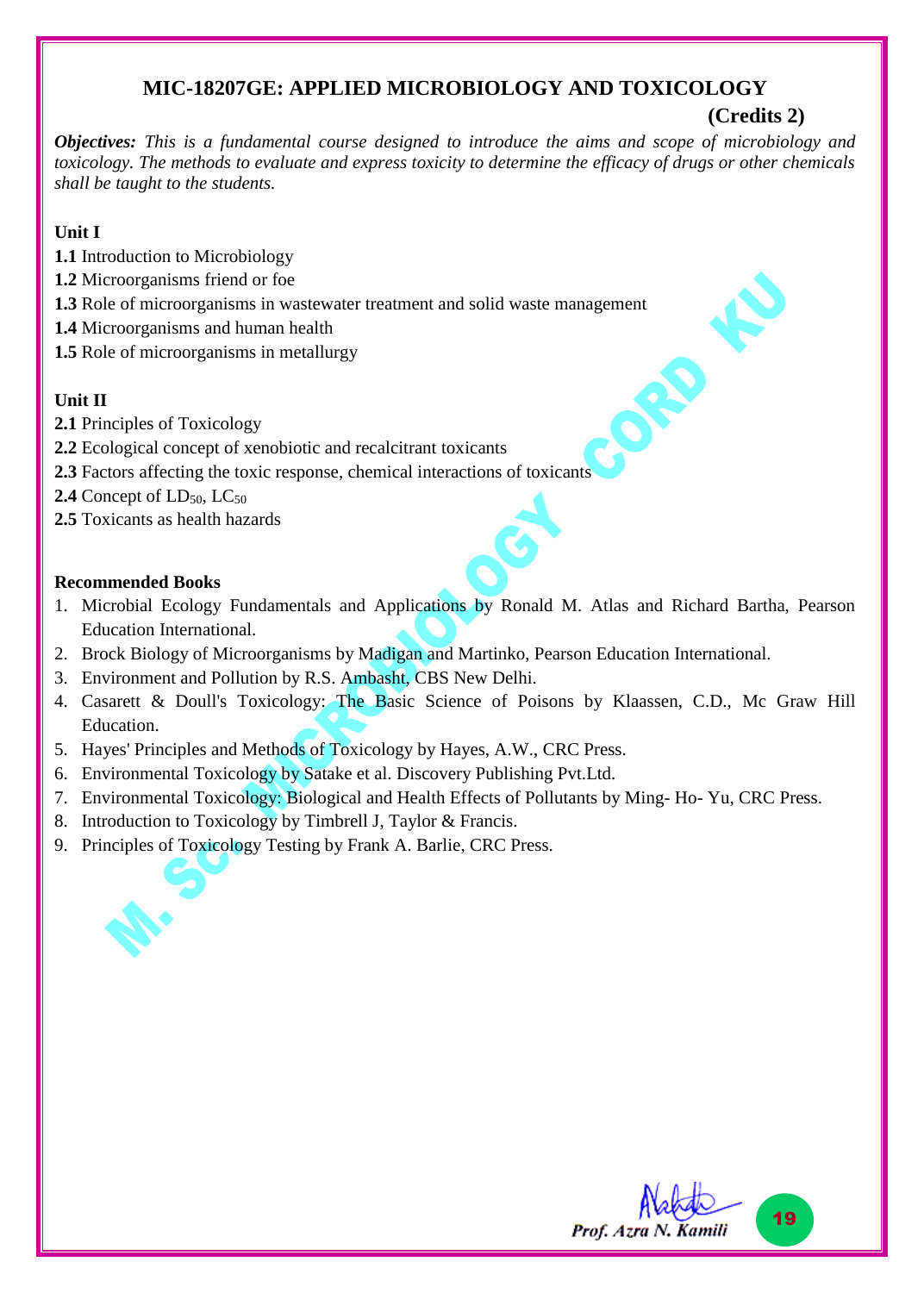# **Course Description 3rd Semester Core Courses MIC-18301CR: GENETIC ENGINEERING AND GENOMICS (Credits 4)**

*Objectives: This course is designed to provide advancements in the area of recombinant DNA (rDNA) technology and genomics. The course deals with the methods involved in the development of recombinant vector(s), transformation, screening of recombinants and expression of proteins. The novel approaches in exploring microbiomes using omics technology and their applications in agriculture, environment and healthcare shall be described. The ethical and legal aspects associated with the release of genetically engineered organisms shall also be covered.*

#### **Unit I**

- **1.1** Essentials of recombinant DNA technology: cloning vectors-plasmids, cosmids, phagemids, BAC, YAC and expression vectors
- **1.2** Enzymes in recombinant DNA technology: DNA polymerase, reverse transcriptase, restriction endonucleases, polynucleotide kinase, terminal deoxynucleotidyl transferase, DNase, Methylase, phosphatases, ligases, RNase and their mode of action
- **1.3** Transformation and selection of recombinants: (Antibiotic, blue/white selection, colony PCR, restriction digestion and colony hybridization)
- **1.4** *Agrobacterium* based gene transfer in plants; Ti plasmid, structure and functions; chloroplast transformation
- **1.5** Promoters, reporters and markers used in genetic engineering

#### **Unit II**

- **2.1** Polymerase chain reaction (PCR) and its variants. Quantitative real time PCR (qRT-PCR) their applications
- **2.2** Construction and screening of genomic and cDNA libraries
- **2.3** Applications of rDNA technology in medicine (insulin, monoclonal antibodies, antibiotics, vaccine production) and agriculture (growth hormones,biotic and abiotic stress tolerant varieties)
- **2.4** Gene therapy: Inherited disorders, detection of gene defects, strategies for gene therapy*-in vivo* and *ex vivo*  therapies, gene delivery strategies- viral vectors, liposomes their advantages and disadvantages; future prospects of gene therapy
- 2.5 Genetically engineered organisms (GEOs): microbes, plants, animals and their ethical issues

#### **Unit III**

- **3.1** History of genomics, introduction to model prokaryotic genomes (*Escherichia* and Lambda phage) in detail
- **3.2** Elementary idea of eukaryotic genomes (*Saccharomyces*, *Arabidopsis*, *Caenorhabditis*)
- **3.3** DNA sequencing, whole genome shotgun sequencing: next-generation sequencing and full genome sequencing platforms
- **3.4** Analysis of structural, functional and comparative genomics with reference to *E. coli*
- **3.5** From genomics to synthetic biology and bioengineering (*Mycoplasma laboratorium,* synthetic bacteriophage)

#### **Unit IV**

- **4.1** General idea of human microbiome project, Earth microbiome project, hologenome theory. Human genome project
- **4.2** Metagenomics: definition, principles, methods, library production, high throughput screening, metagenomics of archaeological samples; Sargasso sea project
- **4.3** Transcriptomics, proteomics, metabolomics, ionomics, culturomics and their applications (Brief account)
- **4.4** Genome editing and its application
- **4.5** Application of genomics in medicine, agriculture and environment

- 1. Principles of Gene Manipulation and Genomics by Sandy B. Primrose and Richard Twyman, Blackwell Publishers.
- 2. Gene Cloning and DNA analysis by T.A Brown, Wiley-Blackwell.
- 3. Biotechnology: Expanding Horizons by B.D. Singh, Kalyani Publishers.
- 4. Molecular Cloning: A laboratory manual by Joseph Sambrook & David Russell CSHL press.
- 5. Molecular Biotechnology: Principles and Applications of Recombinant DNA by Glick B.R and Pasternak J.J, ASM Press.

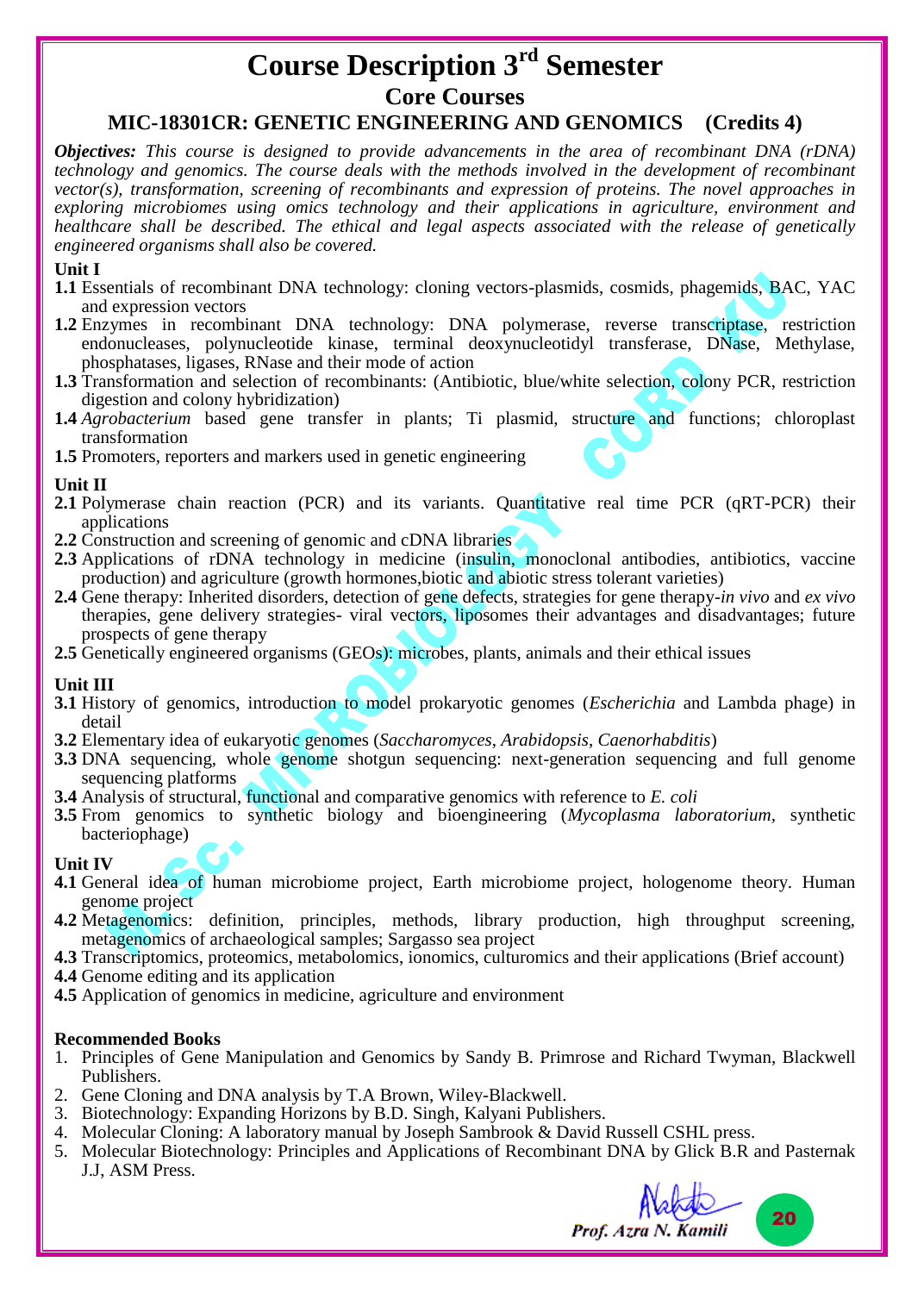### **MIC-18302CR: IMMUNOLOGY (Credits 4)**

*Objectives: This course introduces the concept of host defense, the cells and organs involved in immune response, immunoglobulins their structure and interaction with antigens. It further explores the advances in immunological diagnostic of infections and the techniques involved therein.*

#### **Unit I**

- **1.1** General principles of immunology: history of immunology (contributions of Edward Jenner, Karl Landsteiner, Paul Ehrlich, Elie Metchnikoff, Peter Medawar, MacFarlane Burnet, Neils K Jerne, Rodney Porter and Susumu Tonegawa)
- **1.2** Structure, composition and function of cells and organs involved in immune system
- **1.3** Mechanism of immune response
- **1.4** Antigens, nature and source of antigens, haptens, adjuvants, immunogenicity versus antigenicity
- **1.5** Antibody-structure and functions-subtypes; structural basis of antibody diversity; theories of antibody formation

#### **Unit II**

- **2.1** Antigen and antibody interactions: *In vitro* methods-agglutination, precipitation, complement fixation
- **2.2** Phagocytosis, opsonization, neutralization
- **2.3** Complement system: complement components and complement activation, pathways, regulation of complement system, biological consequences of complement activation, complement deficiencies
- **2.4** Structure, distribution and functions of histocompatibility antigens
- **2.5** Major histocompatibility gene complex (MHC), structure and its types

#### **Unit III**

- **3.1** Gene regulation and immune response (IR) genes
- **3.2** HL-A and tissue transplantation-tissue typing, methods for organ and tissue transplantations in humans; graft versus host reaction and rejection
- **3.3** Tumor immunology**:** tumor antigens, host immune response to tumors
- **3.4** Antibody dependent cell cytotoxicity (ADCC), tumor escape mechanisms, immuno diagnosis and therapy
- **3.5** Hybridoma technology, myeloma cell lines used as fusion partner, fusion method, detection and application of monoclonal antibodies, recombinant antibodies

#### **Unit IV**

- **4.1** Immunodeficiencies-animal models (Nude and SCID mice), SCID, DiGeorge syndrome, Chediak-Higashi syndrome, leukocyte adhesion deficiency, Chronic Granulomatous Disease (CGD); characteristics of tumor antigens
- **4.2** Hypersensitivity reactions: type I, II, III and IV the respective diseases, immunological methods of their diagnosis
- **4.3** Autoimmunity mechanism and diseases. General account of interferons, Lymphokines and cytokines
- **4.4** Immunotechniques: Immunodiffusion, Immunoelectrophoresis, RIA, ELISA, ELISPOT, Western blotting
- **4.5** Immunofluoresence, Flow cytometry, Immunoelectronmicroscopy, RIST, RAST and MLR

- 1. Kuby Immunology by Kindt T.J et al., W.H. Freeman and Company.
- 2. Immunology- A Short Course by Eli Benjamini, Richard Coico and G. Sunshine. Wiley's Publication.
- 3. Cellular and Molecular Immunology by Abbas AK, Lichtman AH and Pillai S: Saunders Elsevier.
- 4. Fundamental Immunology by William E. Paul, Lippincott Williams and Wilkins.
- 5. Roitt's Essential Immunology by Delves PJ et al., Blackwell Publishing/Oxford Univ. Press.
- 6. Immunology: An Introduction by Tizard IR, Saunders College Publishing.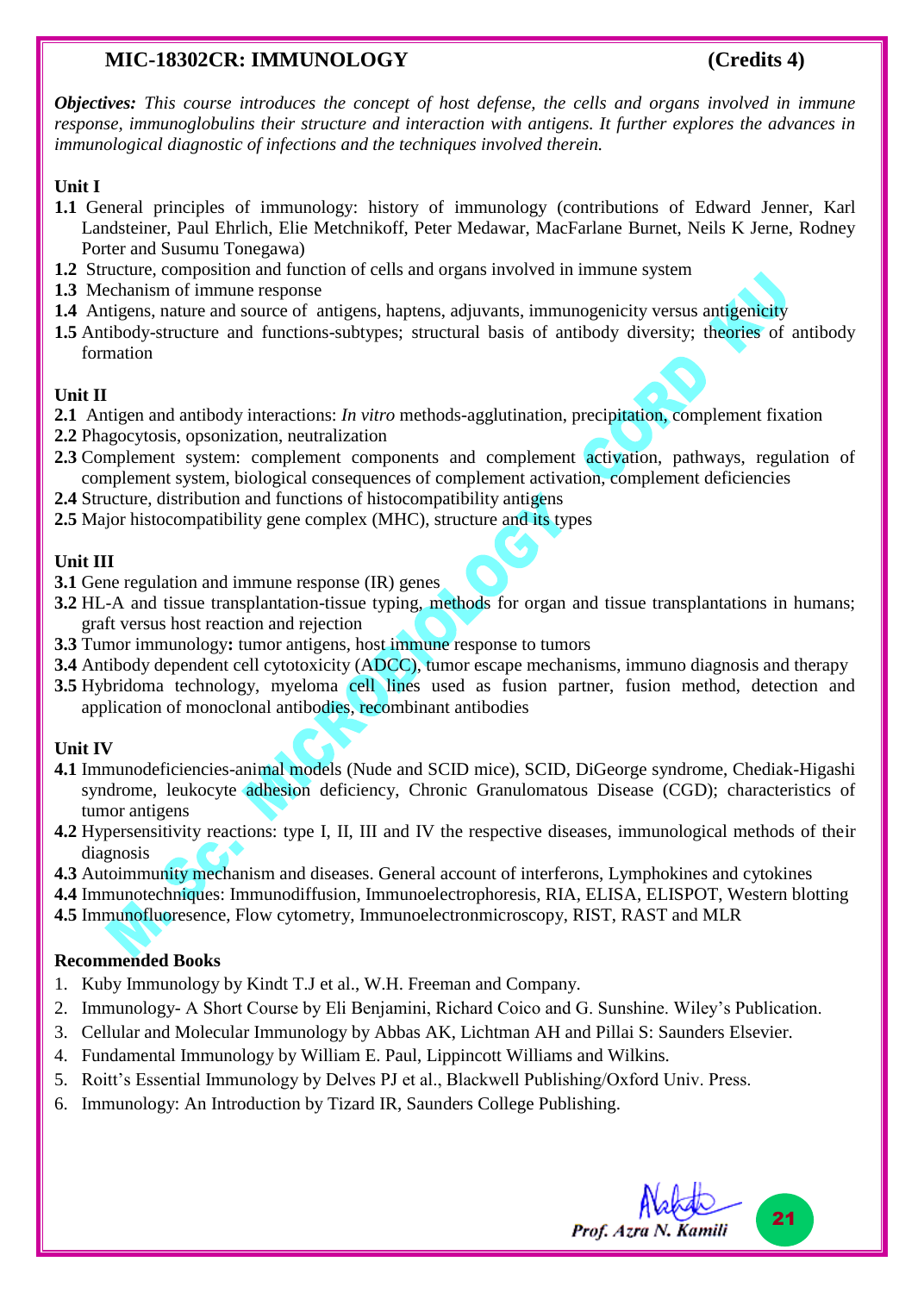### **MIC-18303CR: LABORATORY COURSE (Credits 4)**

*Objectives: This course shall deal with the practical aspects of detection of infection in clinical specimen, the microscopic examination of the pathogens and serological diagnosis. Isolation of microorganisms from agricultural soils and root nodule shall be carried out. Further, hands on training on basic molecular techniques like extraction of genomic and plasmid DNA, polymerase chain reaction, agarose gel electrophoresis and TA cloning shall be provided.*

- 1. Examination of urine samples for urinary tract infections
- 2. Isolation and microscopic examination of human fungal pathogen
- 3. Latex agglutination test (Antistreptolysin O test, Widal slide test for typhoid fever and Rheumatoid arthritis test)
- 4. Blood grouping and Rh Typing
- 5. Isolation of lactic acid bacteria from curd
- 6. Isolation of bacteria and fungi causing food spoilage
- 7. Isolation of bacteria and fungi from rhizosphere and non-rhizosphere soil samples
- 8. Isolation of bacteria from root nodule
- 9. Isolation of genomic DNA from *E. coli*
- 10. Agarose gel electrophoresis of isolated gDNA
- 11. Polymerase Chain Reaction (PCR) (amplification of 16S rRNA fragment using *E. coli* gDNA). Visualization of PCR products
- 12. Isolation of plasmid DNA from *E. coli*
- 13. T/A cloning (ligation, transformation, blue/white selection and restriction digestion)

- 1. Microbiology: A Laboratory Manual by James G. Cappuccino and Natalie Sherman, Pearson Benjamin Cummings Publishers.
- 2. Practical Microbiology by D K Maheshwari & R C Dubey, S Chand & Company Publishers.
- 3. Alcamo's Laboratory Fundamentals of Microbiology by Pommerville J.C., Jones and Bartlett Publishers, Inc.
- 4. Gene Cloning and DNA analysis by T.A Brown, Wiley-Blackwell.
- 5. Molecular Cloning: A laboratory manual by Joseph Sambrook & David Russell CSHL press.

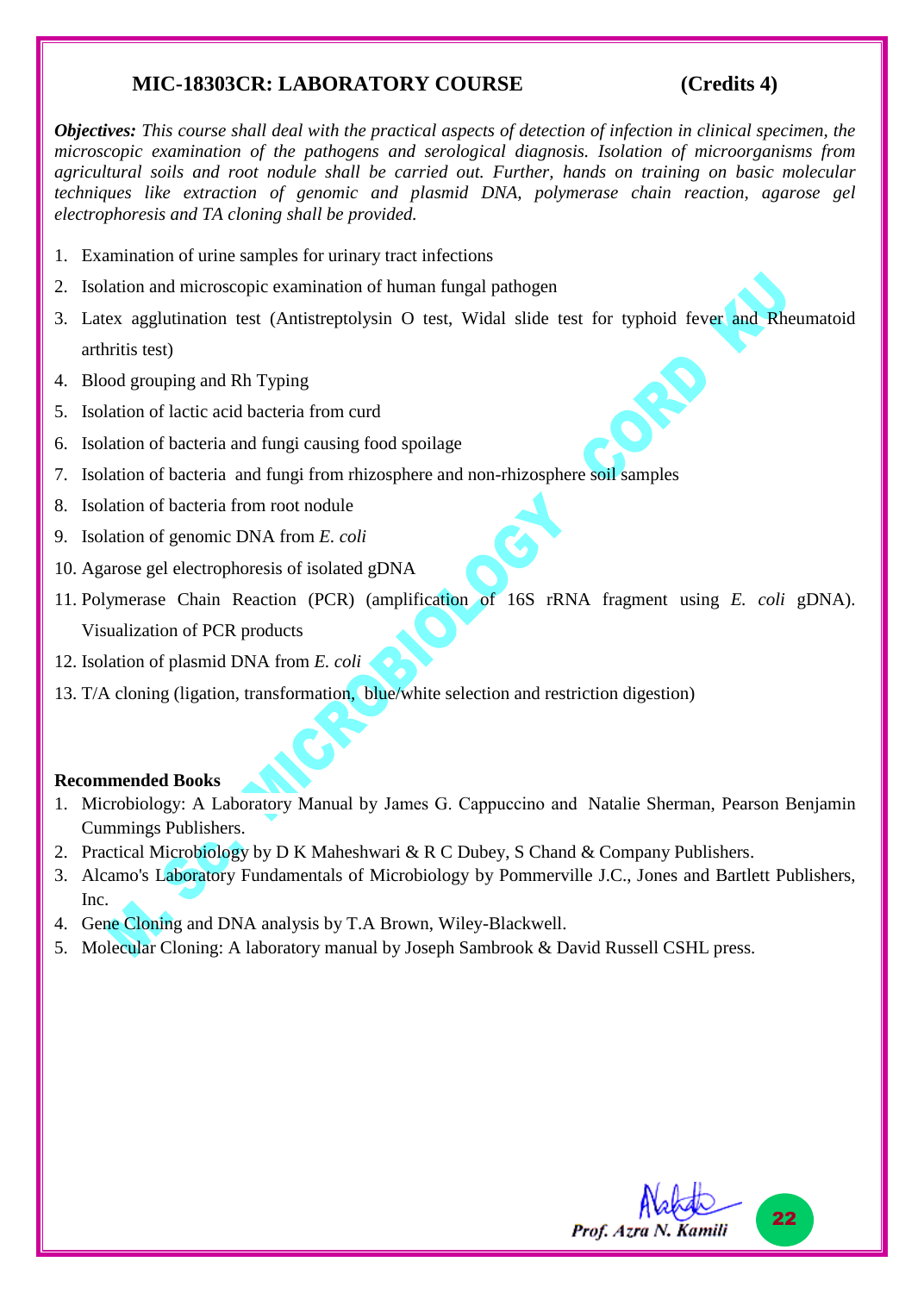# **Discipline Centric Electives**

### **MIC-18304DCE: FOOD MICROBIOLOGY (Credits 4)**

*Objectives: This course shall impart knowledge and skill about the microbiological examination of food, production of food using microorganisms, food preservation methods and microbial spoilage of food. The detection and control of food borne pathogens and toxins using classical and advanced methods following national and international guidelines are also included.*

#### **Unit I**

- **1.1** History and development of food microbiology, sources and factors influencing microbial growth in foods: intrinsic factors or food environment and extrinsic factors
- **1.2** Biochemical changes caused by microorganisms in foods-degradation of carbohydrates, lipids, proteins and amino acids; putrefaction
- **1.3** Microbial spoilage of plant (Fruits, vegetables, cereals, oil seeds) and their products
- **1.4** Microbial spoilage of animal (milk, meat, egg) based foods
- **1.5** Spoilage of processed foods– canned products, causes of spoilage, appearance of spoiled cans

#### **Unit II**

- **2.1** Control of microorganisms in foods: asepsis, use of heat, low temperature, drying, methods of food preservation (chemical preservatives, bio preservatives and irradiation)
- **2.2** Microbiology of fermented products: bread, wine, vinegar and fermented vegetables
- **2.3** Microbial examination of milk, meat, egg, fruits, vegetables and their products
- **2.4** Probiotics and prebiotics and their significance in human health.
- **2.5** Production of yoghurt, kefir and ice-cream and their health benefits

#### **Unit III**

- **3.1** Bacterial food borne pathogens (Staphylococcus, Clostridium sps, *Bacillus cereus, Salmonella, E.coli, Shiegella, Listeriara, Brucella*)
- **3.2** Fungal intoxications ( mycotoxicosis- aflatoxins, ochratoxins and patulin)
- **3.3** Food borne viral pathogens: Norwalk virus, hepatitis A virus, hepatitis E virus, and rotavirus
- **3.4** Detection and enumeration of microorganisms and their products in food. Molecular detection: PCR, Q-PCR
- **3.5** Emergence and health risk of antibiotic resistance from processed foods and emerging foodborne pathogens

#### **Unit IV**

- **4.1** Safety aspects of food products with reference to mycotoxins, antibiotics, pesticides, weedicides and heavy metals
- **4.2** General principles of food safety risk management, recent concerns on food safety- safe food alternatives (Organic foods)
- **4.3** Safety concerns of biofilm formation on equipment surfaces and their control measures, quality control of food at all stages from production to packaging materials
- **4.4** Good agricultural practices (GAP), HACCP and ISO systems for food safety. International and national food laws. USFDA/ ISO-9000 and FSSAI
- **4.5** Biosafety of genetically modified foods: benefits and future challenges

- 1. Food Microbiology by Frazier and Westhoff, TaTa McGraw Hill.
- 2. Food Microbiology: Fundamentals and Frontiers by Doyel et.al. ASM Press.
- 3. Basic Food Microbiology by Banwart G.J., CBS Publishers & Distributors.
- 4. Modern Food Microbiology by Jay et.al. Springer India Ltd.

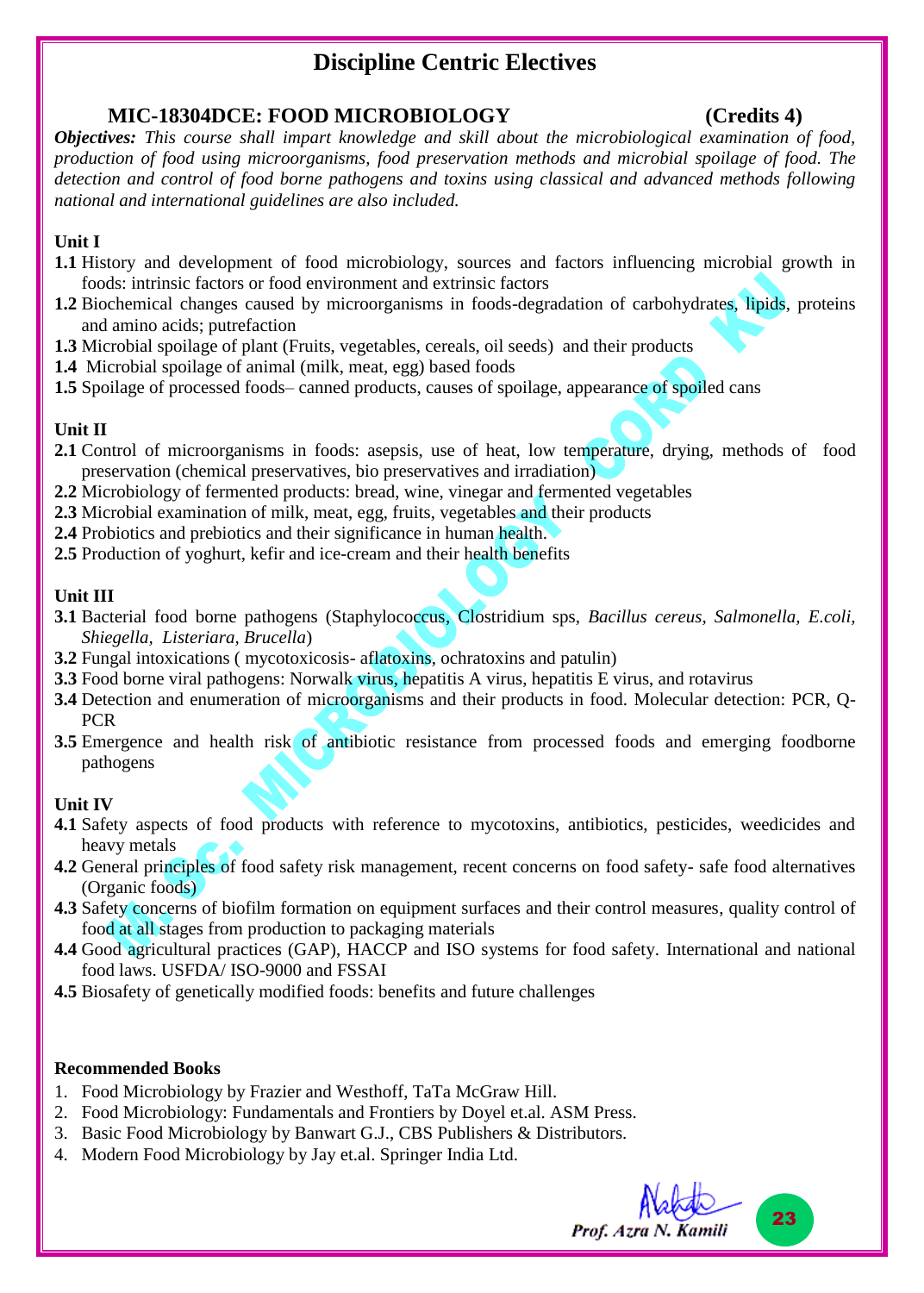### **MIC-18305DCE: AGRICULTURAL MICROBIOLOGY (Credits 4)**

*Objectives: This course aims at imparting knowledge about the role of microorganism in agriculture. Importance of soil microbiota in relation to the formation of soil, biogeochemical cycling of important nutrients, as biofertilizers and biopesticides are also described. Further, major plant diseases caused by microorganisms and the importance of tissue culture in enhancing plant productivity are also covered.*

#### **Unit I**

- **1.1** Introduction and scope of agricultural microbiology. Contributions of M. Beijerinck, S. Winogradsky, B. Frank and S.Waksman
- **1.2** Soil as substrate for growth of microorganisms, soil microflora, culture dependent and independent methods of studying soil microflora
- **1.3** Rhizosphere, phyllosphere and endophytic microorganisms and their interactions with plants
- **1.4** Nitrogen cycle: ammonification, nitrification and denitrification. Biological nitrogen fixation (symbiotic and asymbiotic), biochemistry and molecular genetics of nitrogen fixation
- **1.5** Microbial transformations of phosphorus, sulphur and minor nutrients

#### **Unit II**

- **2.1** Mycorrhizae, Frankia, biology and their applications
- **2.2** Biofertilizers: production and application of *Rhizobium, Azospirillum, Azotobacter,* phosphobacteria and Cyanobacteria and their quality control
- **2.3** Concept of biopesticides: *Bacillus thuringiensis* (Bt), mode of action of Bt toxins and production of Bt biopesticides, Bt transgenics and their issues
- 2.4 Fungal and viral biopesticides: production and genetic improvement of Baculoviruses, advantages and disadvantages of fungal and viral biopesticides.
- **2.5** Role of beneficial microbes for combating abiotic stress in economically important crops

#### **Unit III**

- **3.1** Introduction to plant pathology: history, significance, symptoms and types of plant diseases
- **3.2** Defense mechanisms of plant disease: Pre-existing, structural and chemical defenses, induced defense mechanisms.
- **3.3** Bacterial diseases of economically important crops (canker, fire blight, angular leaf spot and wilt)
- **3.4** Fungal diseases of economically important crops ( blast, rot, blight, smut rust and powdery mildew)
- **3.5** Viral diseases of economically important crops (mosaic diseases, tomato leaf curl, potato leaf roll)

#### **Unit IV**

- **4.1** Basic concepts of plant tissue culture, culture-media, plant hormones and growth parameters
- **4.2** Embryogenesis and organogenesis
- **4.3** Organ culture: meristematic and non- meristematic methods, somaclonal variations (brief account)
- **4.4** Micropropagation and its applications
- **4.5** Applications of plant tissue culture for plant improvement and germplasm conservation.

#### **Recommended Books**

- 5. Soil microbiology and Biochemistry by EA Paul and F.E. Clark, Academic press.
- 6. Soil Microbiology by Subba Rao, Science Publishers.
- 7. Agricultural Microbiology by G.Rangaswamy and Bagyaraj, Prentice Hall India.
- 8. Soil Microorganisms and Plant Growth by N.S Subba Rao, Science Publishers.
- 9. Plant Pathology by P. D. Sharma Alpha Science International Publishers.
- 10. An introduction to plant Tissue Culture by M.K. Razdan, Oxford & IBH publishing.
- 11. Plant cell tissue & organ culture- Fundamental methods by O. L. Gamborg, & G. C. Philips, Springer publications.
- 12. Plant Tissue Culture: An Introductory Text by [Sant Saran Bhojwani](https://www.google.co.in/search?tbo=p&tbm=bks&q=inauthor:%22Sant+Saran+Bhojwani%22) and [Prem Kumar Dantu,](https://www.google.co.in/search?tbo=p&tbm=bks&q=inauthor:%22Prem+Kumar+Dantu%22) Springer Science & Business Media.



24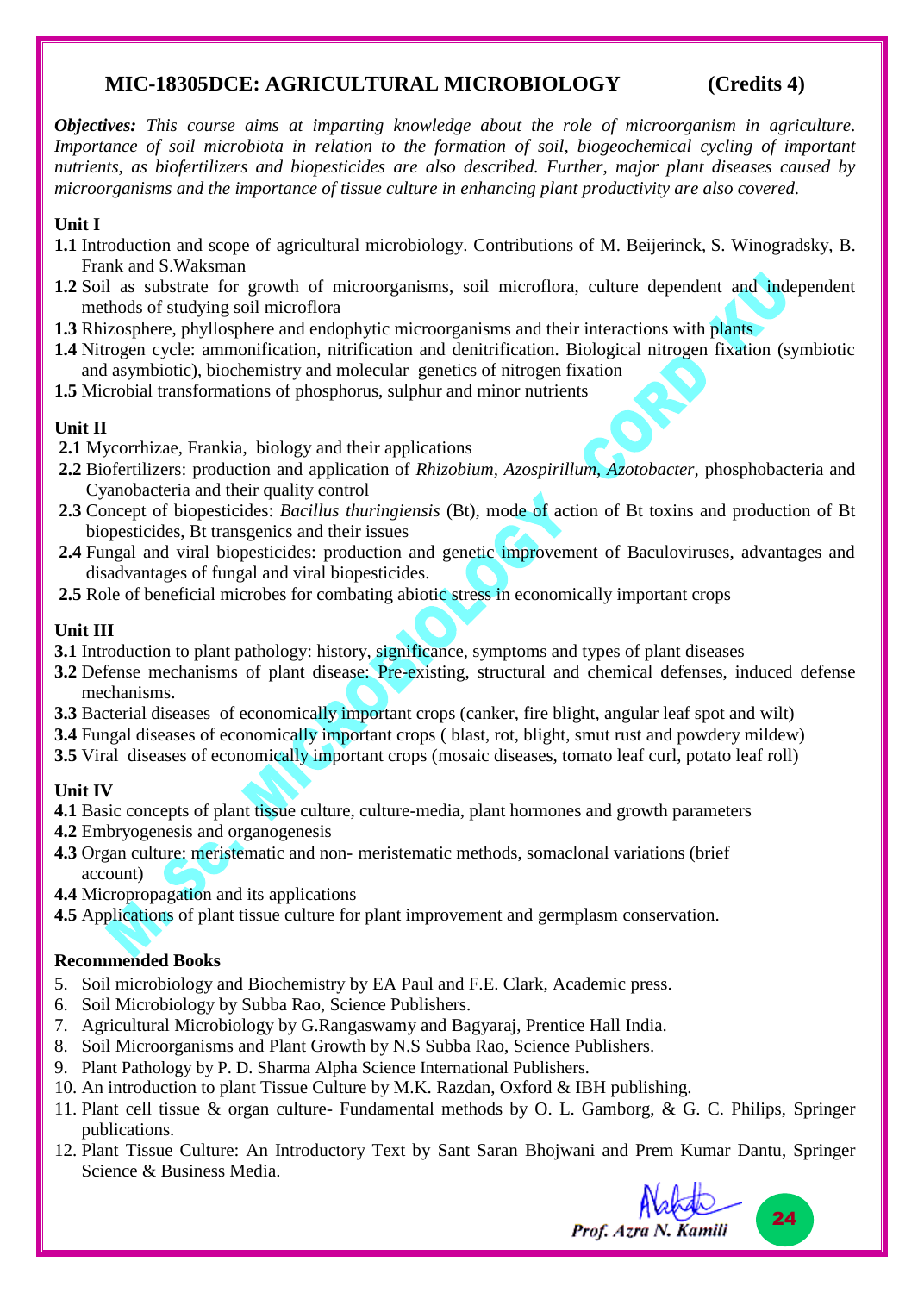## **Generic Electives**

#### **MIC-18306GE: APPLIED FOOD MICROBIOLOGY (Credits 2)**

*Objectives: This course shall deal with the fundamental and applied aspects of food spoilage and food production by microorganisms. Further, foodborne infections/intoxications and methods to control them shall be taught in detail.*

#### **Unit I**

- **1.1** Historical developments in food microbiology
- **1.2** Factors influencing microbial growth in foods: intrinsic and extrinsic factors
- **1.3** Food spoilage, causes of spoilage and spoilage of canned foods
- **1.4** Food preservation
- **1.5** Microbial examination of milk, meat, egg, fruits and vegetables

#### **Unit II**

- **2.1** Microorganisms as single cell protein (SCP)
- **2.2** Probiotics and prebiotics, production of fermented milk (yoghurt, cheese and kefir)
- **2.3** Fermented vegetable (sauerkraut and kimchi) products
- **2.4** Foodborne intoxications: Staphylococcal intoxication, botulism, mycotoxicosis
- **2.5** Foodborne infections: Salmonellosis, Listeriosis, pathogenic *Escherichia coli*, gastroenteritis, shigellosis and brucellosis

#### **Recommended Books**

- 1. Food Microbiology by Frazier and Westhoff, TaTa McGraw Hill.
- 2. Food Microbiology: Fundamentals and Frontiers by Doyel et.al. ASM Press.
- 3. Basic Food Microbiology by Banwart G.J., CBS Publishers & Distributors.
- 4. Modern Food Microbiology by Jay et.al. Springer India Ltd.

## **MIC-18307GE: CLINICAL MICROBIOLOGY (Credits 2)**

*Objectives: This course deals with the basic biology, laboratory diagnosis and control measures of important human bacterial, fungal and viral pathogens.*

#### **Unit I**

- **1.1** Introduction to clinical microbiology, types of infections
- **1.2** Brief description of medically important bacteria (*Mycobacterium tuberculosis*, *Vibrio Cholera*, *Salmonella typhi*, *Clostridium tetani*)
- **1.3** Introductions to medical virology; basic features of HIV, Influenza, Rabies, Hepatitis, Small pox
- **1.4** Introduction to medically important fungi (*Piedraia hortae, Trichophyton rubrum, Cryptococcus neoformans, Candida albicans*
- **1.5** Antibiotics and mode of action

#### **Unit II**

- **2.1** Basic techniques in microbiology, sterilization, preparation of media, culture techniques
- **2.3** Gram staining and acid fast staining
- **2.3** Collection, transportation and identification of specimen from blood and urine samples
- **2.4** Lab diagnosis of bacterial and fungal Infections using culture and non-culture methods (Microcoscopy, PCR and serological tests)
- **2.5** Isolation and cultivation of viruses

- 1. Ananthanarayan & Paniker's text book of Microbiology by Reba Kanungo, Universities Press.
- 2. Jawetz, Melnick & Adelbergs Medical Microbiology by Brooks et al., McGraw-Hill Medical.
- 3. Prescott's Microbiology by Joanne Willey, Linda Sherwood and Christopher J. Woolverton, McGraw Hill Publisher Companies, Inc.

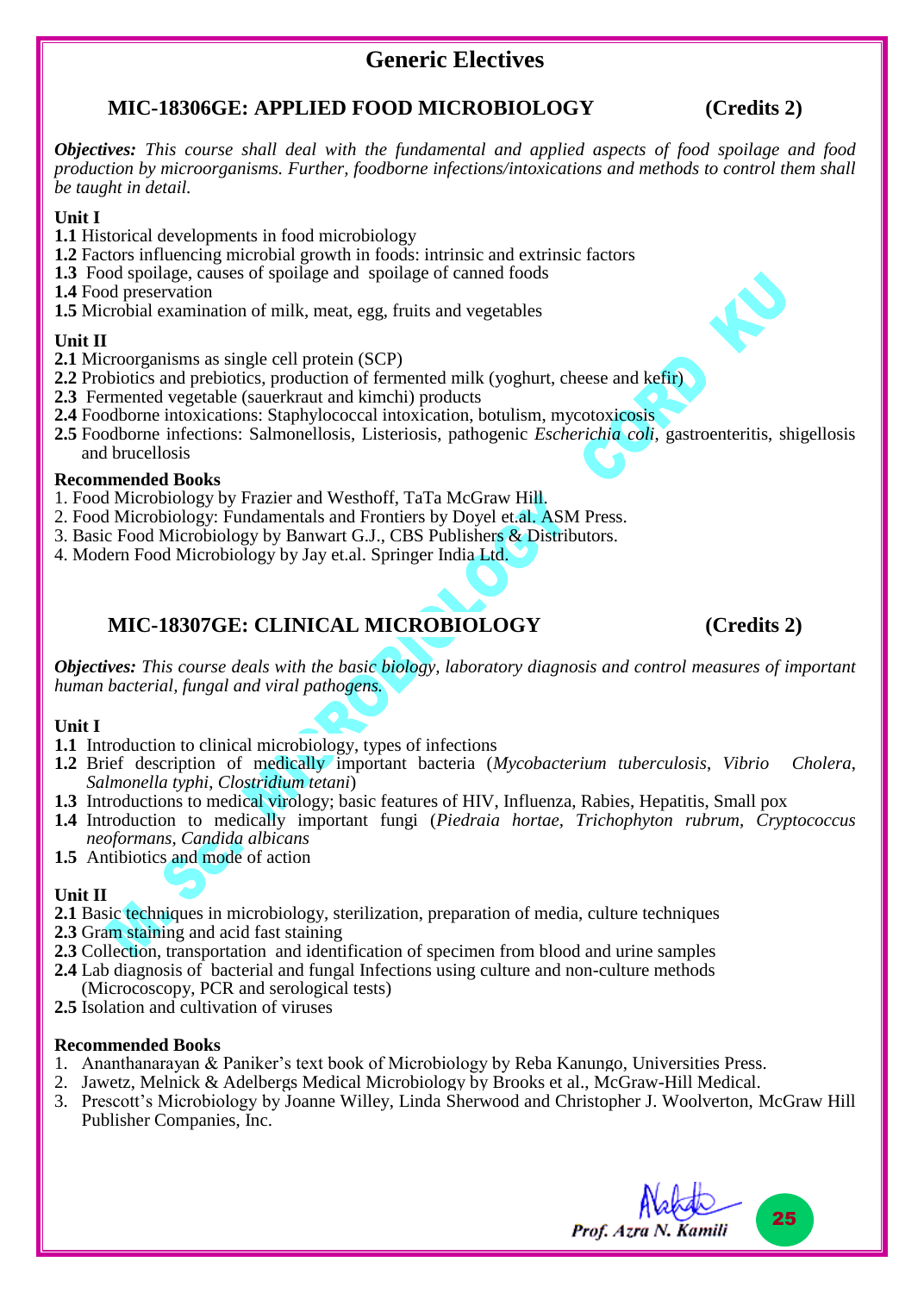# **Course Description 4th Semester**

#### **Core Courses**

### **MIC-18401CR: INDUSTRIAL MICROBIOLOGY (Credits 4)**

*Objectives: This course is developed to impart knowledge about applications of microorganisms for the production of industrially important products. The basics of fermentation process and design of fermenters are described to understand the standardization process for the industrial production of foods, enzymes, beverages, therapeutics and other commercial products. The process of commercialization of microbial products and the intellectual property rights (IPR) associated with the technology transfer are included in this paper.*

#### **Unit I**

- **1.1** Upstream processes: source, isolation and screening of industrially important microorganisms, strain improvement through mutations and genetic engineering
- **1.2** General account on microbial fermentation, types of fermentation, carbon and nitrogen sources used for industrial fermentation
- **1.3** Bioreactors: features, design, types, operation and applications
- **1.4** Downstream processes of fermentation products: filtration, centrifugation, cell disruption, liquid-liquid extraction
- **1.5** Chromatography, membrane processes, drying (lyophilization and spray drying) and crystallization

#### **Unit II**

- **2.1** Monitoring of process variables: use of various types of sensors and biosensors for monitoring environmental parameters (pressure, pH, temperature,  $\overline{DO}$  and dissolved  $CO<sub>2</sub>$ )
- **2.2** Growth and product formation during fermentation: concept of primary and secondary metabolites & their control, kinetics of growth and product formation (growth rate, yield coefficient, efficiency etc.)
- **2.3** Fermentation broth rheology and power requirements for agitation
- **2.4** Effect of microbial growth on fermentation
- **2.5** Cell and enzyme immobilization, methods and reactors used for immobilization of enzymes

#### **Unit III**

- **3.1** Industrial production of antibiotics (penicillin, streptomycin and their derivatives)
- **3.2** Enzymes (amylase, lipase, chitinase, glucoxidase)
- **3.3** Aminoacids (glutamic acid, lysine and tryptophan) and vitamins (riboflavin and cyanocobalamin)
- **3.4** Alcoholic beverages (beer, wine, saki)
- **3.5** Organic acids (citric acid and acetic acid)

#### **Unit IV**

- **4.1** Principles of validation process / method validation: the concept of iso-certification
- **4.2** Preparation of Standard Operating Procedures (SOPs), exercises on preparation of SOPs
- **4.3** Validation protocols for methods in quality control, operation and validation for analytical methods
- **4.4** Intellectual property rights: patents, patenting microorganism, procedure involved in patent filing
- **4.5** Trade Related Aspects of Intellectual Property Rights (TRIPS), World Intellectual Property Organization (WIPO) international & regional

- 1. Principles of Fermentation Technology by P.F. Stanbury, W. Whitaker & S.J. Hall, Elsevier.
- 2. Biotechnology: A Text Book of Industrial Microbiology by W. Crueger & A. Crueger, Sinauer Associates Inc.
- 3. Biotechnology: Expanding Horizons by B.D. Singh, Kalyani Publishers.
- 4. Biotechnology by U. Satyanarayana, Books & Allied Ltd.

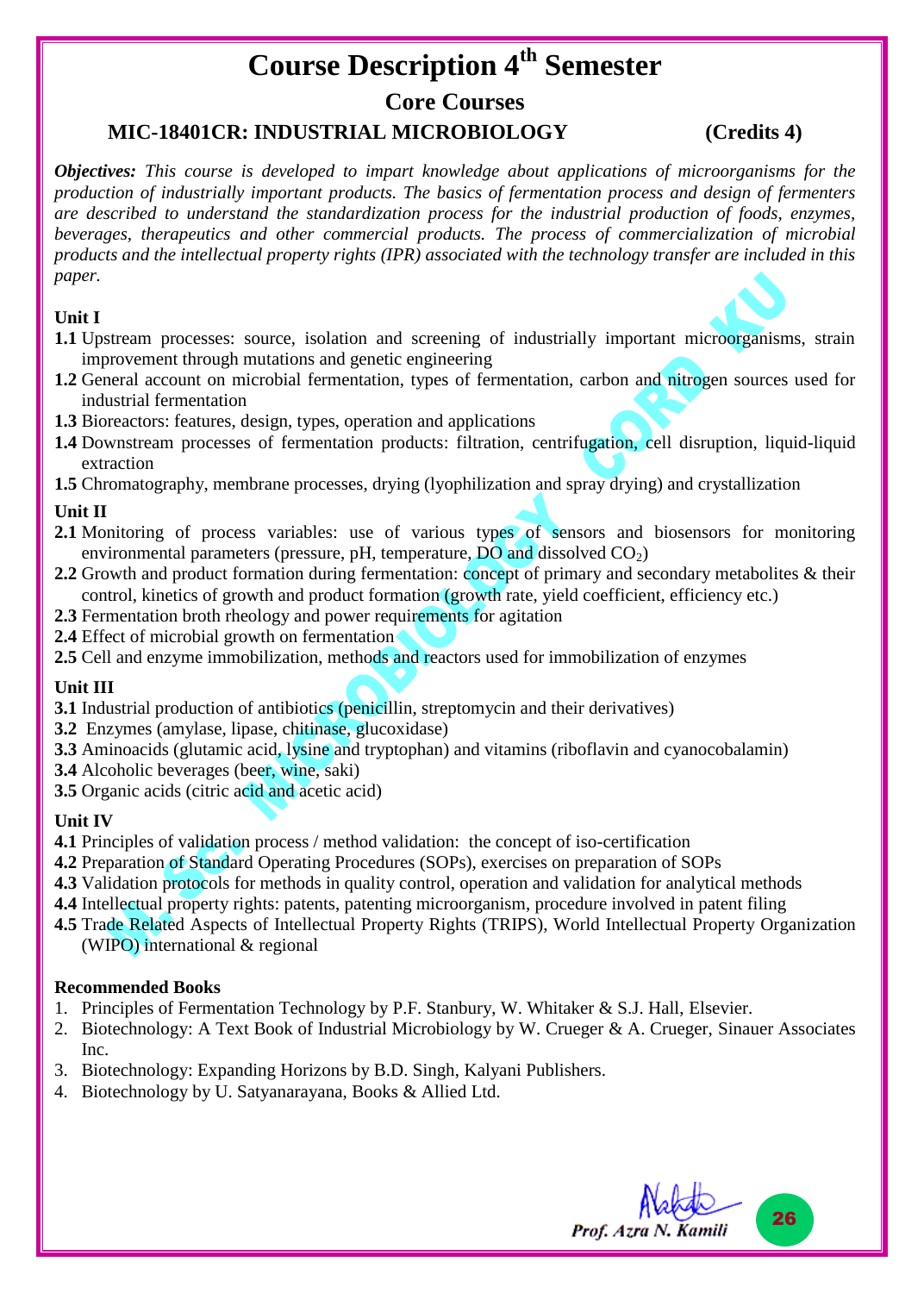### **MIC-18402CR: MEDICAL MICROBIOLOGY (Credits 4)**

*Objectives: This course describes the impact of microorganism on human health, the role of normal microbiota in human health. The etiology of various bacterial, viral, fungal and protozoan diseases, their lab diagnosis and prophylactic measures shall be taught in detail.* 

#### **Unit I**

- **1.1** Normal microbial flora of human body and its importance
- **1.2** Mechanism of microbial pathogenesis: entry, colonization, growth, mechanism of damage host cell, hostpathogen interactions
- **1.3** Bacterial virulence factors
- **1.4** Epidemiology of infectious diseases and current pandemics
- **1.5** Pathogenicity vs virulence; quantitative measures of virulence: minimal lethal dose (MLD),  $LD_{50}$ ,  $ID_{50}$ , TCID50. Facultative / obligate intracellular pathogens

#### **Unit II**

- **2.1** Historical perspective of medical bacteriology
- **2.2** General characteristics, mode of transmission, pathogenesis and diagnosis of medically important bacterial diseases like anthrax, tuberculosis, leprosy, cholera, typhoid, shigellosis, gastric ulcer, salmonellosis, tetanus, meningitis, pneumonia and syphilis
- 2.3 Etiology, pathogenesis and lab diagnosis of diarrhea, meningitis and pneumonia; Nosocomial infections and Zoonosis
- **2.4** General characteristics, mode of transmission, pathogenesis and diagnosis of diseases caused by *Staphylococcus, Streptococcus, Mycoplasma*, *Chlamydiae* and *Rickettesia*
- **2.5** Antibacterial drugs: classification and mode of action. Emergence of bacterial drug resistant strains

#### **Unit III**

- **3.1** Introduction to medical virology
- **3.2** General characteristics, mode of transmission, pathogenesis and diagnosis of medically important viral pathogens: chicken pox, hepatitis, herpes, human papilloma virus (DNA viruses),
- **3.3** General characteristics, mode of transmission, pathogenesis and diagnosis of medically important viral pathogens: rabies, mumps, measles, AIDS, dengue (RNA viruses)
- **3.4** General characteristics, mode of transmission, pathogenesis and diagnosis of emergent viral diseases: influenza (swine flu), SARS, chikungunya, ebola, hanta, marburg, zika and rotavirus
- **3.5** Human prion diseases**,** novel approaches for viral detection; antiviral drugs, classification and mode of action

#### **Unit IV**

- **4.1** Introduction to medical mycology. Mycoses (superficial, subcutaneous, systemic and opportunistic)
- **4.2** Isolation, characterization and identification of medically important fungal pathogens. Antifungal drugs, classification and mode of action
- **4.3** General characteristics, mode of transmission, pathogenesis and diagnosis of protozoan pathogens: *Entamoeba*, *Plasomodium*, *Leishmania*, *Giardia, Toxoplasma* and *Trypanosoma*
- **4.4** General characteristics, mode of transmission, pathogenesis and diagnosis of platyhelminthes; *Taenia*, S*chistosoma* and Nemathelminthes; *Ascaris*, *Wuchereria*, . Antihelminthics drugs
- **4.5** Introduction to clinical microbiology (specimen collection. transport, handling, storage and laboratory analysis)

- 4. Ananthanarayan & Paniker's text book of Microbiology by Reba Kanungo, Universities Press.
- 5. Jawetz, Melnick & Adelbergs Medical Microbiology by Brooks et al., McGraw-Hill Medical.
- 6. Prescott's Microbiology by Joanne Willey, Linda Sherwood and Christopher J. Woolverton, McGraw Hill Publisher Companies, Inc.
- 7. Parasitology (Protozoology and Helminthology) by K.D.Chatterjee, CBS Publishers & Distributors.
- 8. Medical Parasitology by D. R. Arora and B. Arora, CBS Publishers & Distributors.

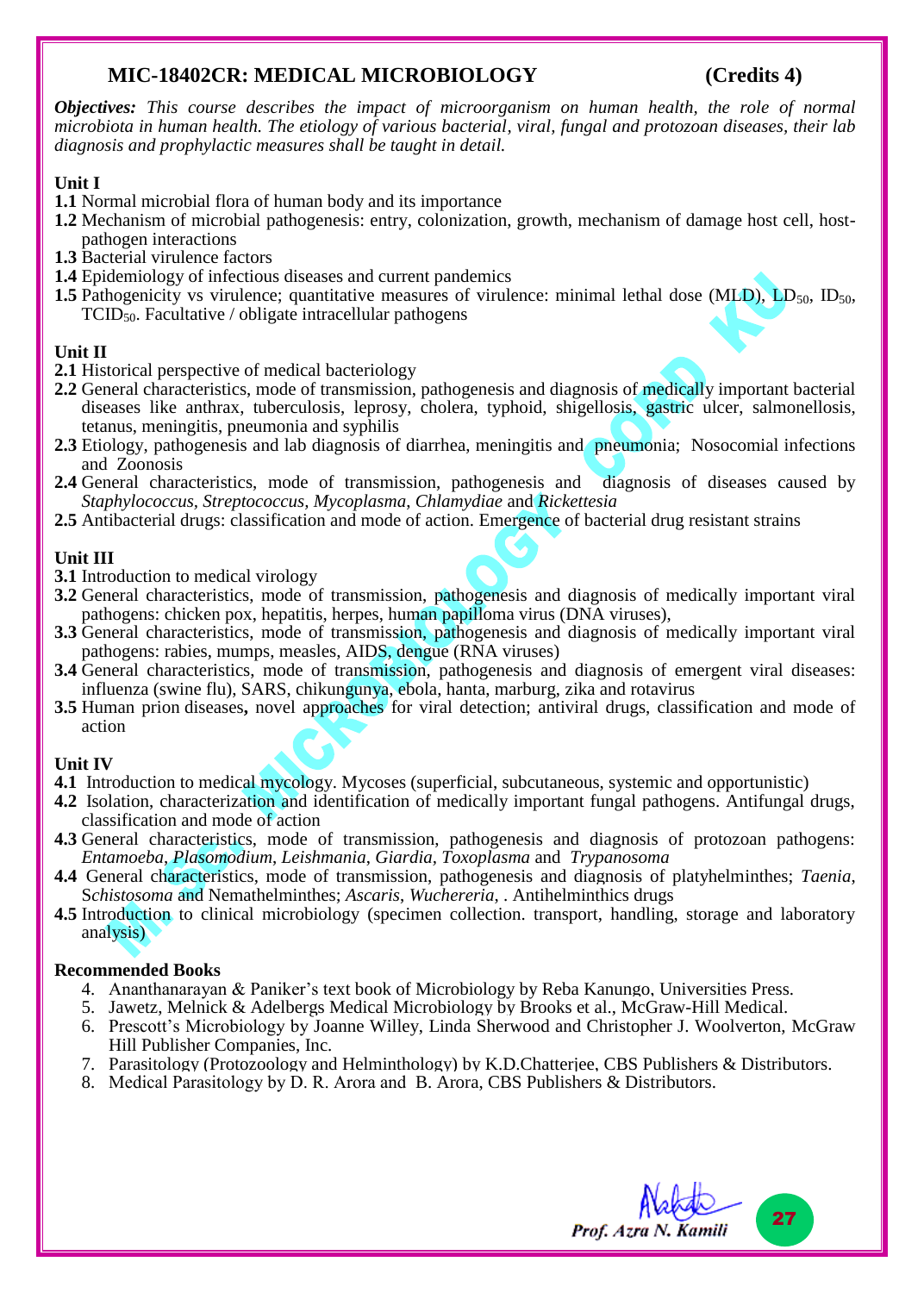# **MIC-18403CR PROJECT WORK**

*Objectives: This component shall inculcate in students the scientific temperament for finding solutions to the research problems. A student shall be required to select a research problem and perform experiments independently under the mentorship of a designated teacher. The methodology adopted and the findings of the study are to be compiled in a scientific manner and submitted to the department for evaluation in the form of a dissertation. A presentation of the methodology and finding should be made by the student in front of the scientific audience comprising of teachers, research scholars and the fellow students.*

**MIC-18404DCE SPECIAL PAPER**

 $\mathbf{G}$ 

*Objectives: This paper will be separately designed for each student based on their area of interest to be decided in consultation with teachers. The study of the special paper shall lead to the advancement of knowledge of the students in at least one of the relevant areas of microbiology which in turn may decide their future study interests.*

# **Generic Electives**

#### **MIC-18405GE: FERMENTATION TECHNOLOGY (Credits 2)**

*Objectives: This course shall impart knowledge about applications of microorganisms for the production of industrially important products. The basics of fermentation process and design of fermenters for the industrial production of antibiotics, enzymes, amino acids, vitamins and beverages shall be covered in this course.*

#### **Unit I**

- **1.1** Introduction to industrial microbiology
- **1.2** Fermentor and its types
- **1.3** Microbial fermentation and types of fermentation
- **1.4** Carbon and nitrogen sources used for microbial fermentation
- **1.5** Factors effecting microbial growth during fermentation

#### **Unit II**

- **1.2** Industrial production of antibiotics (penicillin, streptomycin)
- **1.3** Production of enzymes (protease, amylase and lipase)
- **1.3** Production of amino acids ( lysine and tryptophan)
- **1.4** Production of vitamins (riboflavin and cyanocobalamin)
- **1.5** Production of alcohol and organic acids (beer, wine and citric acid)

- **1.** Principles of Fermentation Technology by P.F. Stanbury, W. Whitaker & S.J. Hall, Elsevier.
- **2.** Biotechnology: A Text Book of Industrial Microbiology by W. Crueger & A. Crueger, Sinauer Associates Inc.
- **3.** Biotechnology: Expanding Horizons by B.D. Singh, Kalyani Publishers.
- **4.** Biotechnology by U. Satyanarayana, Books & Allied Ltd.